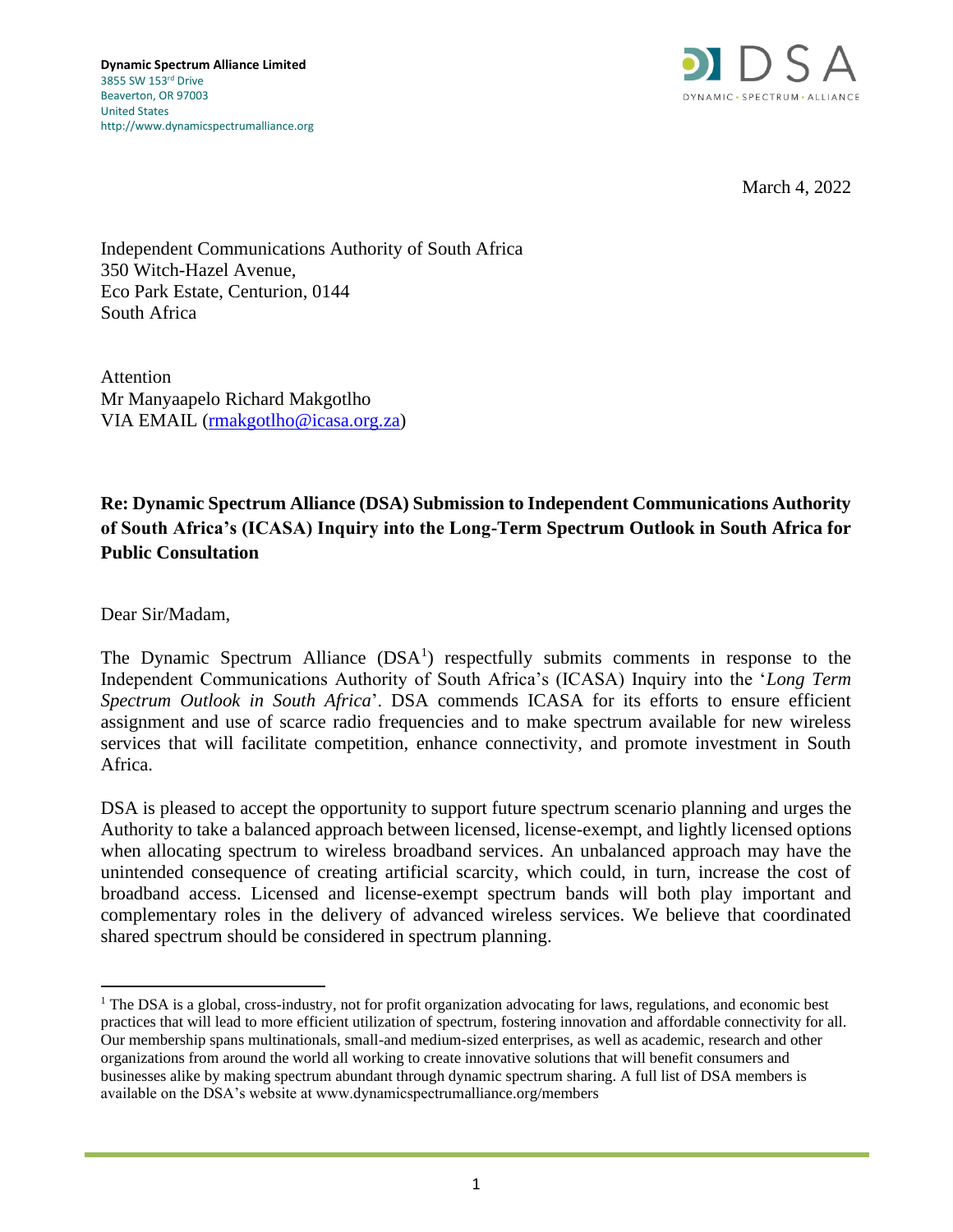

Our response is split into 'General Comments' and 'Responses to Specific Questions' using the template provided by the Authority.

The DSA is available to participate in any further consultations with respect to this inquiry, including a public hearing.

Respectfully submitted,

Dr Martha SUAREZ President, Dynamic Spectrum Alliance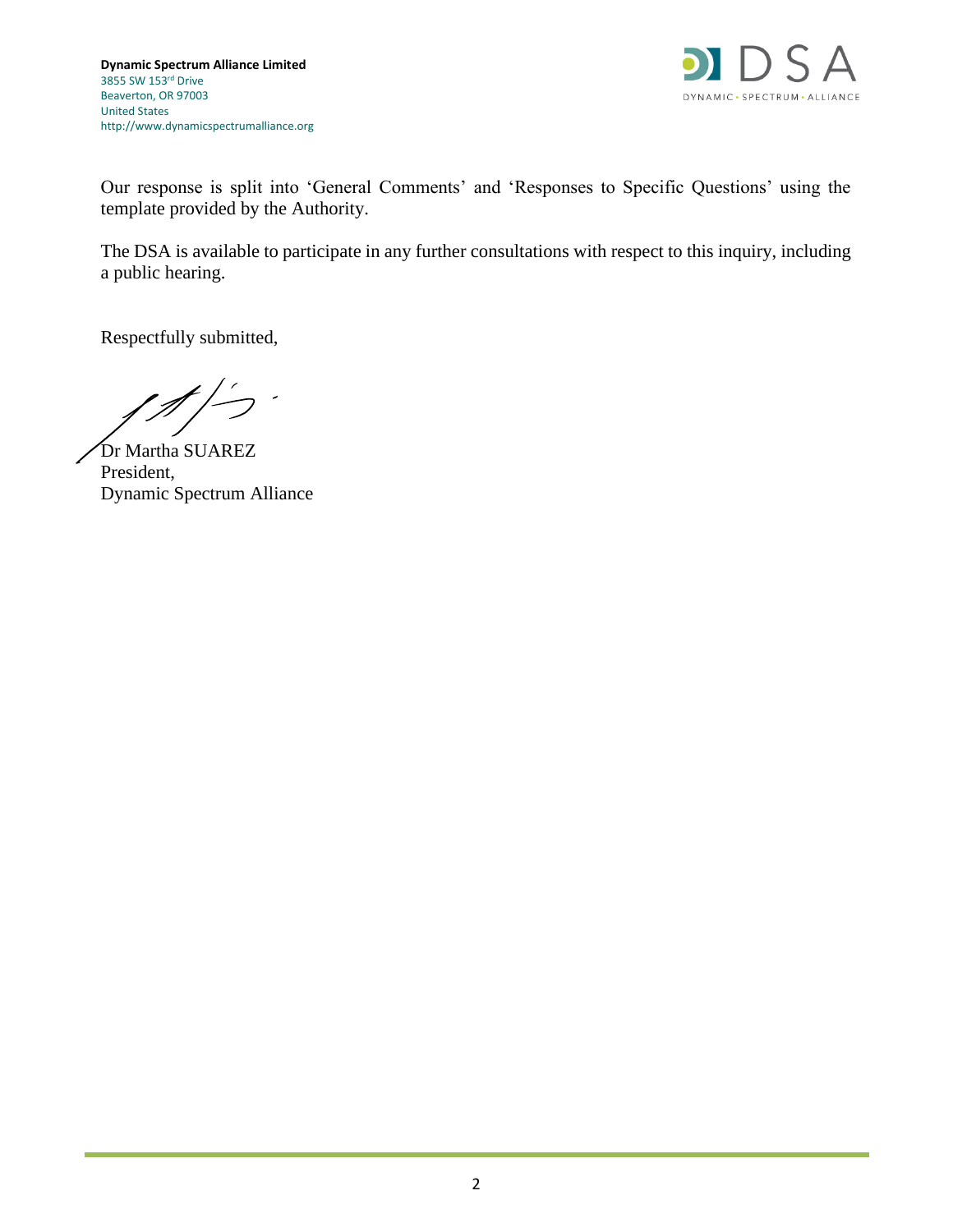

## **DSA General Comments**

DSA supports the Authority's objective (see Electronic Communications Act No 36, 2005) to "take into account modes of transmission and efficient utilization of the radio frequency spectrum, including allowing shared use of radio frequency spectrum when interference can be eliminated or reduced to acceptable levels as determined by the Authority".

The National Development Plan 2030 (NDP) for South Africa emphasizes the need to "implement a service and technology-neutral flexible licensing regime" and to "free spectrum for efficient use, to drive down costs and stimulate innovation".

DSA believes that providing additional spectrum access options through use of new spectrum management tools, such as dynamic shared access systems, will benefit competition, create conditions for innovation, and spur more rapid deployments of wireless networks and services.

A Telecoms Advisory Services Economic Study in 2021 estimated that the value of Wi-Fi to the South African economy in 2021 was \$31 billion and expected to rise to \$44 billion by 2025<sup>2</sup>. However, Wi-Fi traffic is doubling every three years, yet there was only 455 MHz (5150-5350 MHz and 5470-5725 MHz) of mid-band spectrum available for license-exempt use in most of Europe, Middle East and Africa. There are also several restrictions on the use of this spectrum, so as to protect other services. Additionally, since the license-exempt spectrum in the 5 GHz band is fragmented, it does not offer sufficiently wide channels for newer applications and services that will be available from new generation Wi-Fi 6E and Wi-Fi 7, noting that Wi-Fi 6E devices are already available and on the market. This spectrum shortage will prevent citizens and companies in South Africa (and across the region) from realizing the full benefits of the affordable high-capacity Internet connectivity delivered by Wi-Fi.

To alleviate the shortage, the DSA recommends two areas to be urgently considered as part of the Authority's current and future spectrum planning: 6 GHz band for license-exempt use and Tiered Spectrum Access/Sharing.

#### **6 GHz band for license-exempt use**

A recently published study by Telecom Advisory Services, commissioned by the DSA, presents the economic value of allowing unlicensed use of the entire 6 GHz band (5925-7125 MHz) in South Africa.<sup>3</sup> It estimates 'the cumulative economic value between 2021 and 2030 associated with allocating the 1200 MHz in the 6 GHz band to Wi-Fi in South Africa would be US\$ 57.76 billion. This is broken down into US\$ 34.81 billion in GDP contribution, US\$ 13.32 billion in producer

<sup>&</sup>lt;sup>2</sup> Wi-Fi Alliance ["Global Economic Value of Wi-Fi 2021-2025"](https://www.wi-fi.org/download.php?file=/sites/default/files/private/Global_Economic_Value_of_Wi-Fi_2021-2025_202109.pdf)

<sup>3</sup> See [https://www.totaltele.com/512580/6-GHz-unlicensed-access-and-Wi-Fi-6E-to-add-billions-to-Indonesian-and-](https://www.totaltele.com/512580/6-GHz-unlicensed-access-and-Wi-Fi-6E-to-add-billions-to-Indonesian-and-African-economies-reveals-Dynamic-Spectrum-Alliance)[African-economies-reveals-Dynamic-Spectrum-Alliance](https://www.totaltele.com/512580/6-GHz-unlicensed-access-and-Wi-Fi-6E-to-add-billions-to-Indonesian-and-African-economies-reveals-Dynamic-Spectrum-Alliance)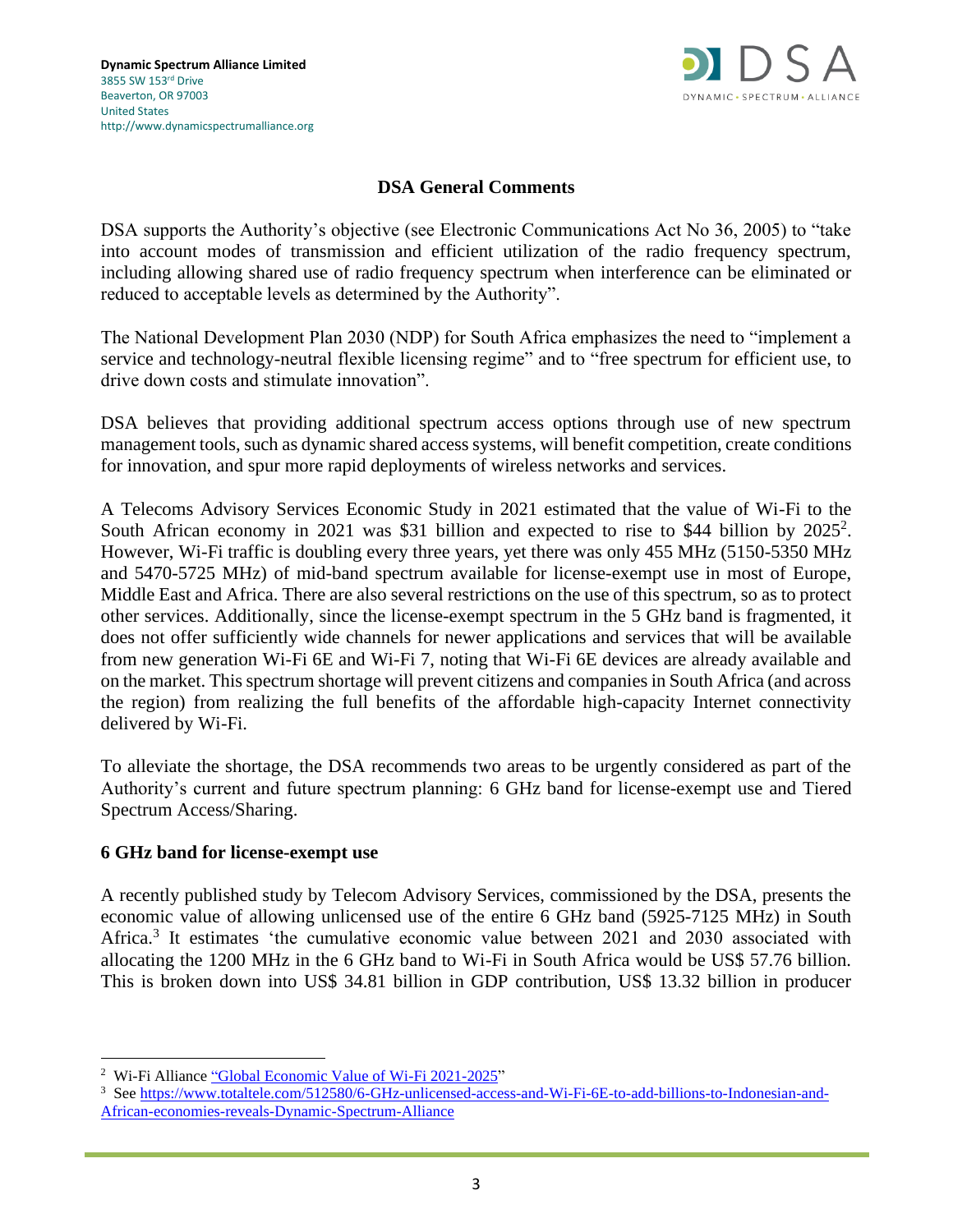

surplus to South African enterprises, and US\$ 9.63 billion in consumer surplus to the South African population.'<sup>4</sup>

In addition, the allocation of the entire band to unlicensed use will result in a significant contribution to a reduction of South Africa's digital divide. By providing affordable paid service and free access over hot spots as a result of allocating the full 6 GHz band to Wi-Fi, an incremental 1,252,600 South Africans will be able to gain access to the Internet by 2030.<sup>5</sup>

The African Telecommunications Union (ATU) Emerging Technologies Task Group has formulated its recommendation on license-exempt access to the lower part of the 6 GHz band (5925-6425 MHz). It took into account the extensive technical studies<sup>6</sup> that have shown that WAS/RLANs can operate in this band without adversely impacting incumbents' operations. 6 GHz networks have similar propagation characteristics allowing reuse of 5 GHz network coverage maps and metrics, and existing backhaul infrastructure. The recommendation, sent to all ATU countries for written input, includes an annex containing the technical and regulatory conditions for operating unlicensed technologies in the lower 6 GHz band. Timely adoption by ICASA of the ATU recommendation to enable licenseexempt technologies to operate in the lower 6 GHz (5925 – 6425 MHz) band will help address the license-exempt mid-band spectrum shortfall and bring major socio-economic benefits to South Africa.

The European Commission has published an implementing Decision on the harmonized use of the 5945-6425 MHz band by wireless access systems, including radio local area networks (WAS/RLANs) and this is being implemented by the individual Member States. This means that in expediting access to the lower 6 GHz band, South Africa can take advantage of the economies of scale that will be created by the roll out of Wi-Fi 6E across the region.

Regarding the upper part of the 6 GHz band, at the last World Radiocommunications Conference (WRC) in 2019 it was decided to "conduct and complete in time for WRC-23 the sharing and compatibility studies (including studies with respect to services in adjacent bands, as appropriate) with a view to ensuring the protection of services to which the frequency band is allocated on a primary basis, without imposing additional regulatory or technical constraints on those services, and also, as appropriate, on services in adjacent bands, for the frequency bands: 7 025-7 125 MHz (globally) and  $6425-7025$  MHz (Region 1)".

<sup>&</sup>lt;sup>4</sup> Dynamic Spectrum Alliance, ["Assessing the economic value of unlicensed use of the 6 GHz band in South Africa"](http://dynamicspectrumalliance.org/wp-content/uploads/2022/02/Assessing-the-economic-value-of-unlicensed-use-of-the-6GHz-band-in-South-Africa.pdf) 5 Idem

<sup>6</sup> Studies by the European Conference of Postal and Telecommunications Administrations (CEPT) and in the US have found LPI and VLP outdoor Wi-Fi/RLAN networks are very unlikely to interfere with incumbent fixed radio services. Published in May 2019, the ECC 302 report found that it would be feasible for LPI Wi-Fi (200/250 mW EIRP-23/24 dBm) and VLP portable Wi-Fi (25 mW EIRP-14dBm) to coexist with fixed radio links in the lower 6 GHz band with minimal interference. Although that study looked at long-term interference, Draft ECC 316 has concluded that these power limits should also satisfy the short-term interference criterion (@140 seconds per year). In the US, the FCC's rules (released in April 2020) allow low power indoor for unlicensed use across the whole 6 GHz band with a maximum EIRP of 30 dBm. The FCC said: "We find that fixed microwave receivers will be protected from harmful interference from unlicensed indoor low power devices operating at the power levels we are authorizing." The FCC is also consulting on very low power use, both indoor and outdoor, in the entire 6 GHz band.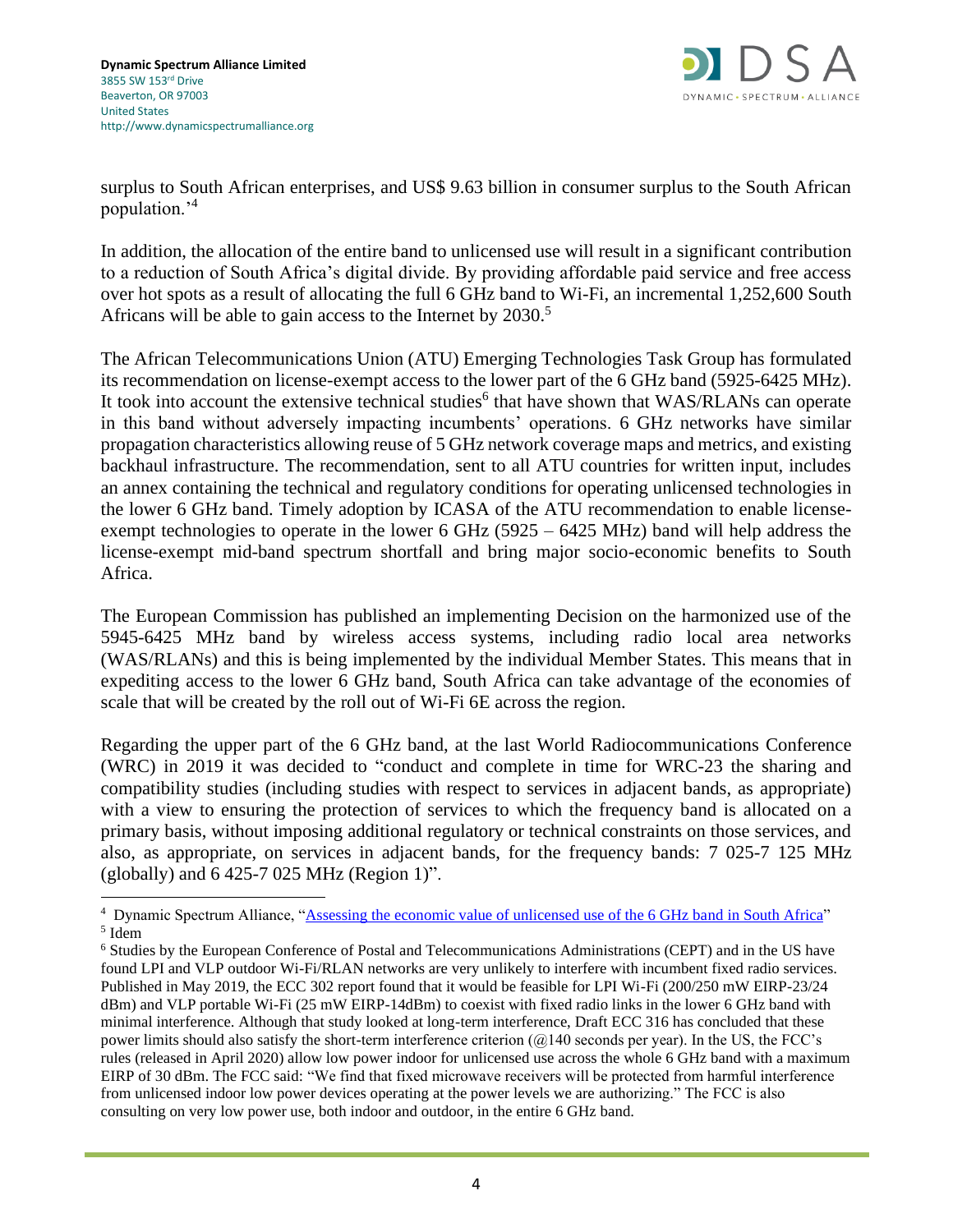

There is no certainty about a possible IMT identification yet, because it will depend on the results of the technical studies. The additional upper 6 GHz mid-band spectrum would allow for 160 MHz and eventually 320 MHz channels, which can support exciting new services based on Wi-Fi 6/Wi-Fi 7 and enable 5G to offload demanding services, which would otherwise consume limited cellular network resources.

To realise the full potential of the upper 6 GHz band (6425-7125 MHz), administrations need to maintain as much flexibility as possible and that flexibility would be reduced if the next WRC-23 identifies the upper 6 GHz band (6425-7125 MHz) for IMT. Administrations should be aware that if IMT networks are deployed in the upper 6 GHz band in ITU Region 1, there is a risk that they could interfere with fixed and fixed satellite links currently operating in that band due to the IMT outdoor high power requirement for cellular coverage.<sup>7</sup> Studies within the ITU-R have just recently started and administrations should remain open minded when undertaking coexistence and sharing studies based on justifiable technical characteristics and realistic and agreed propagation characteristics.

Many other mid-band frequencies have been already identified for IMT in South Africa and the Authority has established an ambitious strategy that will enable the deployment of 5G Technology in such a manner that will be most beneficial to the Nation and the end users. From the economic study that we have done for South Africa, the DSA is convinced that the upper 6 GHz band can offer a higher value for the nation immediately if it is destinated for WAS/WLAN under a license-exempt framework. Licensed-exempt access will be a complement for 4G and 5G<sup>8</sup> and from the DSA perspective, it is important that the Authority complements the licensed mobile access with enough spectrum for licensed-exempt access. Users will have a better broadband experience in combination to the 5G mobile broadband services by using the 6 GHz band for license-exempt access; Furthermore, operators can also benefit of the 5G New Radio specification for unlicensed spectrum, called 5G NR-U, because 3GPP Release 16 includes the 6 GHz band for unlicensed access. From the DSA perspective, cellular and Wi-Fi spectrum are powerful complements, not rivals.

DSA urges the Authority to ensure flexibility in its spectrum outlook to allow for future allocation of the entire 6 GHz band for use by license-exempt technologies. We have recently published a whitepaper that explains the essential need for availability of the entire 6 GHz band to WAS/RLANs to support current and emerging innovative use cases.<sup>9</sup>

As the 6 GHz band already has a co-primary mobile allocation in the ITU Radio Regulations, no international action is needed, and should it wish to, the Authority can immediately open the band for Wi-Fi use.

<sup>&</sup>lt;sup>7</sup> See "How to realise the full potential of 6 GHz spectrum". Whitepaper. October 2020 [\(link\)](http://dynamicspectrumalliance.org/wp-content/uploads/2020/11/DSA-How-to-realise-the-full-potential-of-6-GHz-Spectrum-Whitepaper.pdf)

<sup>&</sup>lt;sup>8</sup> See Enterprises building their future with 5G and Wi-Fi 6, Deloitte's Study of Advanced Wireless Adoption [\(link\)](https://www2.deloitte.com/us/en/insights/industry/telecommunications/5g-adoption-study.html) <sup>9</sup> [6 GHz License-Exempt: Why the Full 1200 MHz and Why Now?](file:///C:/Users/sarahschepers/Desktop/License-Exempt%20http:/dynamicspectrumalliance.org/wp-content/uploads/2021/08/6GHz-License-Exempt-Band-Why-1200-MHz-and-Why-Now.pdf) License-Exempt

[http://dynamicspectrumalliance.org/wp-content/uploads/2021/08/6GHz-License-Exempt-Band-Why-1200-MHz-and-](http://dynamicspectrumalliance.org/wp-content/uploads/2021/08/6GHz-License-Exempt-Band-Why-1200-MHz-and-Why-Now.pdf)[Why-Now.pdf](http://dynamicspectrumalliance.org/wp-content/uploads/2021/08/6GHz-License-Exempt-Band-Why-1200-MHz-and-Why-Now.pdf)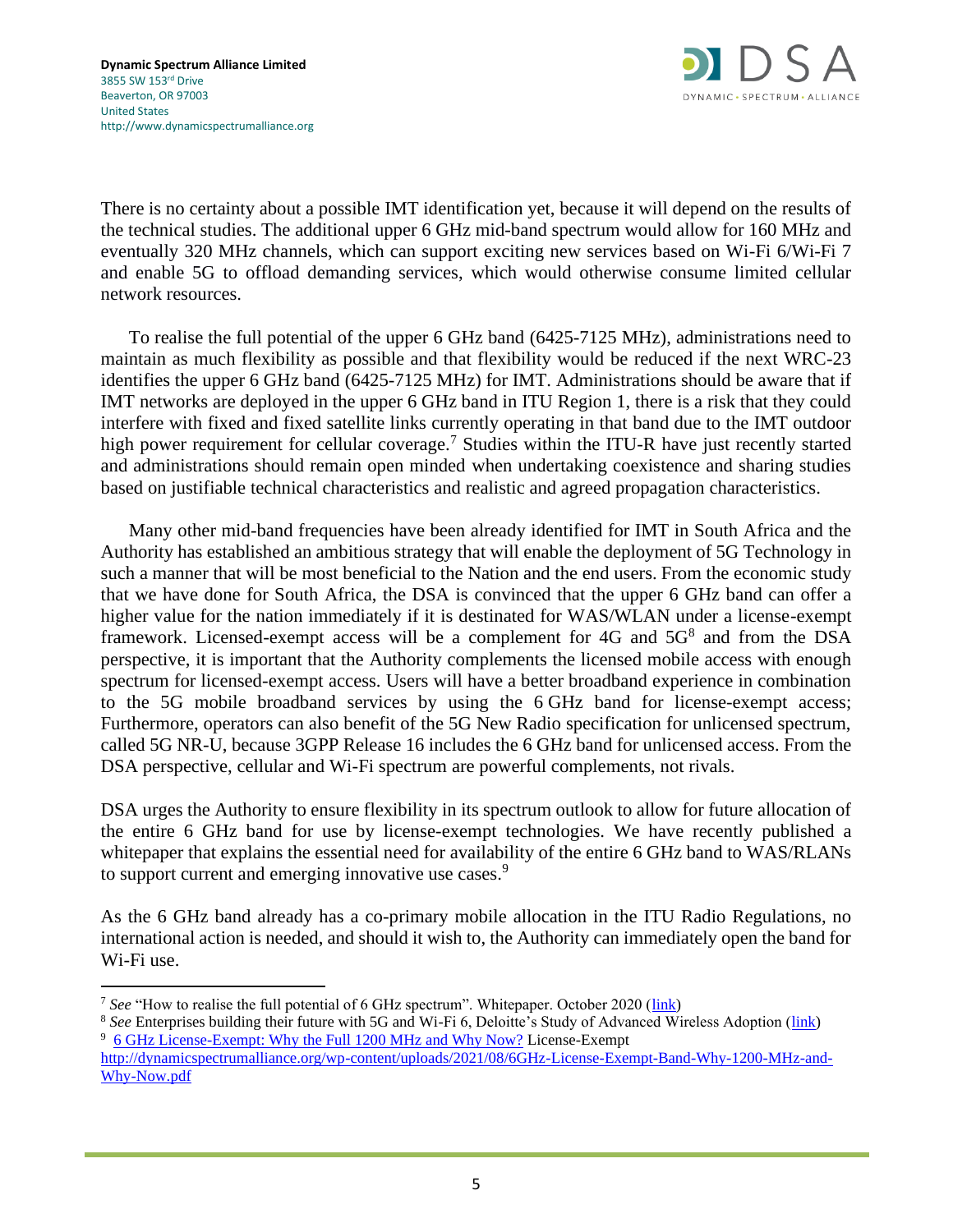

### Global Developments:

In preparation for future capacity and performance requirements, numerous countries in all three ITU regions, including the United States, Canada, Saudi Arabia, South Korea, Brazil and Chile have already opened the entire 6 GHz band (5925-7125 MHz) for license-exempt use.

In Europe, the ECC (Europe's Electronic Communications Committee) has agreed to adopt a work item to study possible technical conditions under which wireless access systems, including radio local area networks, could operate and coexist with existing services in the 6425-7125 MHz band. The Spectrum Engineering working group of CEPT has initiated the study, which should provide administrations with all the information they need to determine how best to harness this key tranche of spectrum. Furthermore, the United Kingdom has launched a public consultation on how to open the upper portion of the 6 GHz band (6425-7070 MHz) by using an already developed sharing framework.

DSA's industry members are initiating sharing studies in other jurisdictions to further establish the possibility of allowing license-exempt wireless access systems (WAS), including radio local area networks (RLANs) to share the upper 6 GHz (6425-7125 MHz) band with incumbent services. The findings of this sharing study will be presented to ICASA as soon as such a study is conducted for South Africa. Considering the results of similar studies on lower 6 GHz, it is expected that the studies will confirm that low power Wi-Fi systems can easily coexist with incumbent fixed and fixed satellite services in the upper part of the 6 GHz band, just as they can in the lower part of the band.

## **Tiered Spectrum Access/Sharing**

In bands identified for International Mobile Telecommunications (IMT), DSA believes that a tiered spectrum access model could support wireless connectivity based on the 3GPP standards, enabling new spectrum users to benefit from the economies of scale resulting from international spectrum harmonization and the broad industry support for 3GPP-based technologies, such as LTE and 5G NR.

The application of spectrum sharing to IMT identified bands needs to protect incumbent operations that are not mobile, such as mobile (non-IMT), fixed services, fixed satellite services, electronic news gathering, military users, etc. Furthermore, it could harness spectrum that is licensed to mobile network operators (MNOs) but is unused in certain locations.

Drawing on established spectrum sharing frameworks that have been implemented by regulators around the world, including the TVWS framework stablished by ICASA in South Africa, the DSA advocates for a tiered and dynamic spectrum access model that protects incumbents and coordinates frequency usage by mapping the geolocations of the signal transmitters.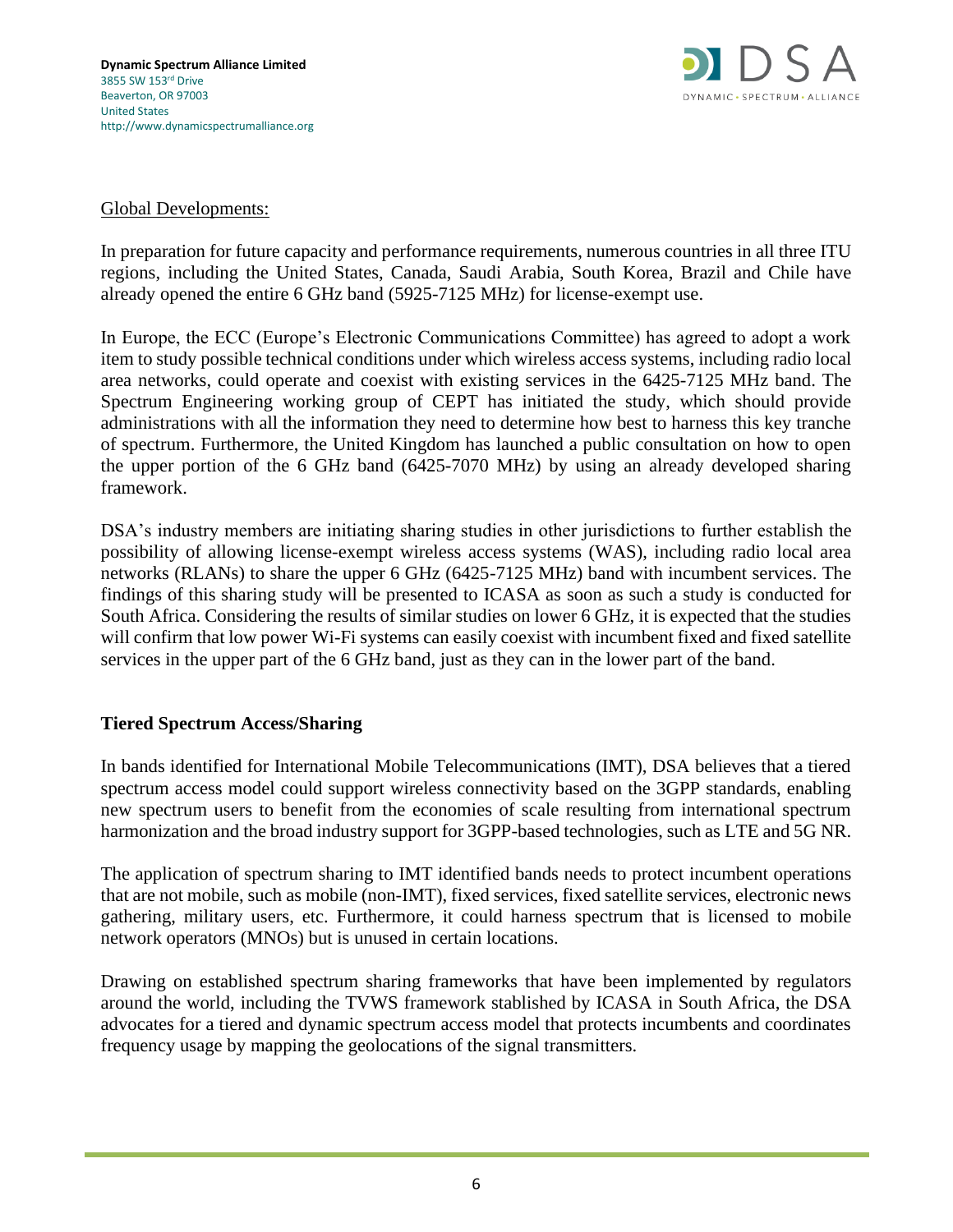

In addition to the importance of making sufficient spectrum available for unlicensed technologies, including Wi-Fi, DSA would also like to highlight some real-world applications that have been developed in the United States as a result of automated shared access to the 3.5 GHz Citizens Broadband Radio Service (CBRS) authorized by the Federal Communications Commission (FCC) in January 2020.

By way of background, under the CBRS regulatory framework, the spectrum access system (SAS) coordinates CBRS frequency use and manages coexistence among the three tiers of access:

- 1) Incumbent (e.g., navy radar and commercial fixed satellite services)
- 2) Priority access licensed (PAL) and
- 3) General authorized access (GAA).

The environmental sensing capability (ESC) network detects incumbent naval radar use of the band and alerts the SAS to move new terrestrial commercial operations to non-interfering channels. The SAS also interfaces with the FCC's Universal Licensing System (ULS) to obtain information about Fixed Satellite Service (FSS) incumbents and grandfathered fixed wireless systems. Using this information, the SAS is able to calculate aggregate interference from new commercial users to incumbents and enforce protection of these systems. In the 2 years of commercial operational experience, no incumbents have reported interference from new CBRS users, demonstrating the effectiveness of SAS management of the band.

New commercial users in the CBRS band have multiple options for accessing this 150 MHz of spectrum:

a) Acquisition of a PAL in the FCC's 2020 CBRS auction where use-or-share rights for county-based licenses were offered;

b) Use of the GAA tier, which does not require an individual license to operate, but does require use of certified equipment and connectivity to a SAS to receive a spectrum grant for operations with a particular transmit power and antenna orientation at a specific location and height; or

c) Leased rights from a PAL license holder.

Based on the type of device (fixed or personal/ portable) and its coordinates, information about the transmitter's location and operating parameters, and the technical rules the regulator puts in place to protect incumbents and/or adjacent users from harmful interference, the SAS calculation engine determines the list of available channels at the PAL's and/or GAA's device location and its maximum permissible radiated power.

As described above, the SAS not only coordinates protection of incumbent users from new commercial operations, but also manages the assignment of frequencies to PAL and GAA users, protection of PAL operations, and co-existence among GAA users to maximize spectrum efficiency and provide deterministic access for all users. The automated SAS process provides near real-time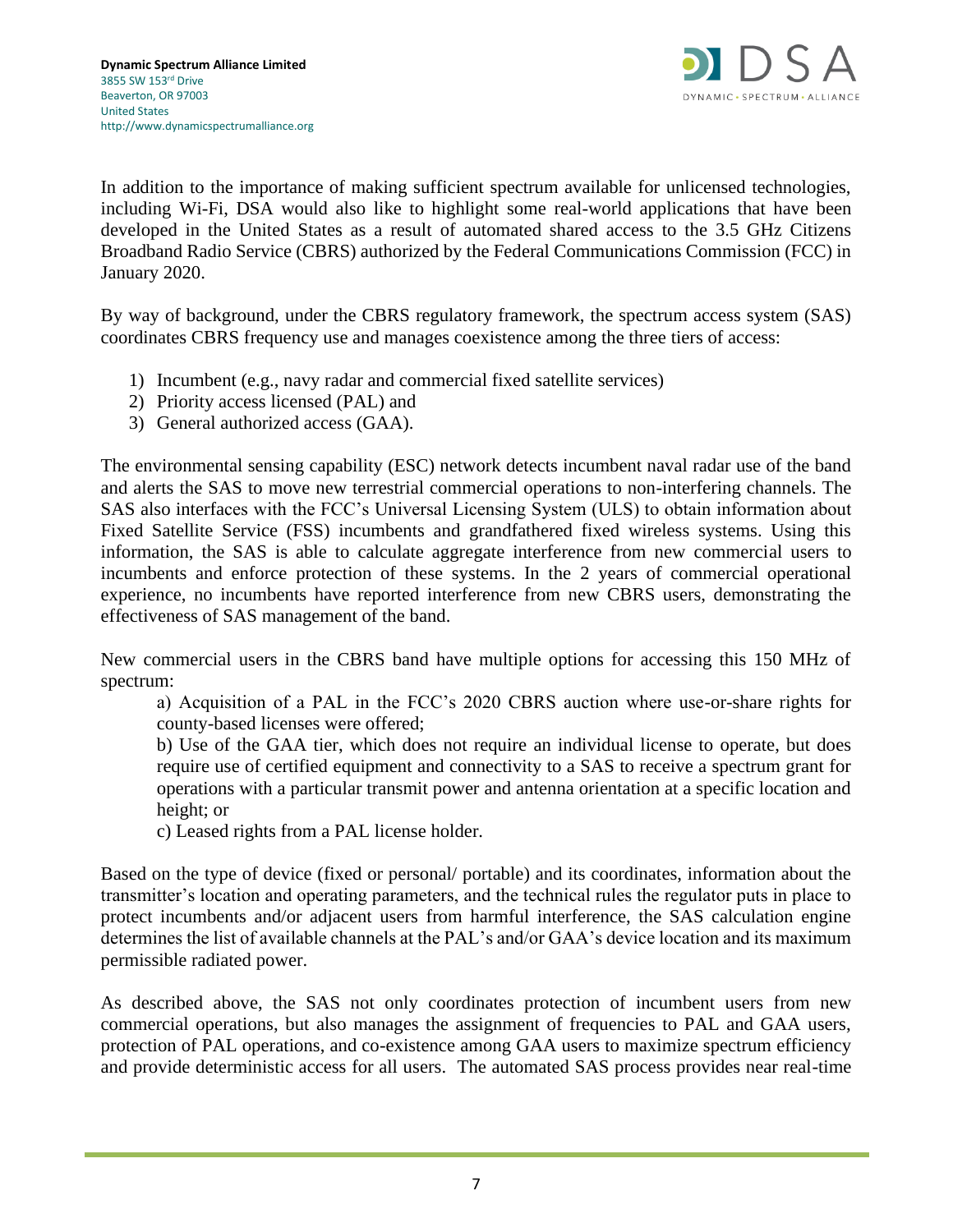

management of the CBRS band, speeding time-to-market while minimizing uncertainty and administrative burdens.

Through this automation of shared spectrum, a whole host of private wireless network opportunities, from smart energy to smart city, have emerged. From business to leisure, hundreds of smart office, airport and stadium private networks have been deployed using CBRS as the result of having access to spectrum without the need for an individual license. In fact, only two years into commercial service, over 210,000 CBRS cell sites have been deployed across the United States with the vast majority of them using the GAA tier. Examples of such deployments include:

**1) Retail** The American Dream Entertainment and Retail Complex in New Jersey has implemented CBRS to cover the entire 3 million square foot venue, servicing over 40 million annual visitors and more than 450 stores. Beyond the mall itself, CBRS has also been used for traffic and parking management, assessing approximately 33,000 parking spaces. Equipping security cameras, digital signage and other systems for both internal and external mall operations, CBRS has proved essential for supporting and enabling interesting such new use cases. This type of infrastructure deployment has proven to be faster and more economic than traditional fixed infrastructure, offering reliable and simple, yet effective means of connectivity.

**2) Airport** In Dallas, CBRS has transformed airport communication systems, bringing airport staff and management connections onto the CBRS spectrum. Such deterministic spectrum access is critical in emergency scenarios to cater to higher power requirements and improve coverage. This network supports critical airport communications and coexists with a robust Wi-Fi network.

**3) Sport stadium** Angel Stadium in Anaheim, California has adopted CBRS capabilities to support its internal communications, lightening the load on the Wi-Fi system, similar to what Dallas airport has achieved. Since the full commercial deployment of CBRS, they have also been working as a neutral host provider, offering Mobile Network Operators (MNOs) support in managing signal traffic for customers attending events. By not only supporting internal connectivity for both staff and customers but extending this service for the reinforcement of existing MNOs, CBRS has presented the opportunity to eliminate barriers and limitations, providing full, flexible coverage whenever it is needed – even when roaming.

**4) Rural connectivity** Fixed Wireless Access providers, also known as Wireless Internet Service Providers (WISPs), are able to harness the newly available CBRS spectrum, tripling the amount of spectrum previously available to them. WISPs, which typically operate in rural areas and have been using this part of the CBRS band for the past 12-15 years, are transitioning older WiMAX and proprietary systems to the new CBRS rules and LTE equipment to expand their reach and improve their service offerings.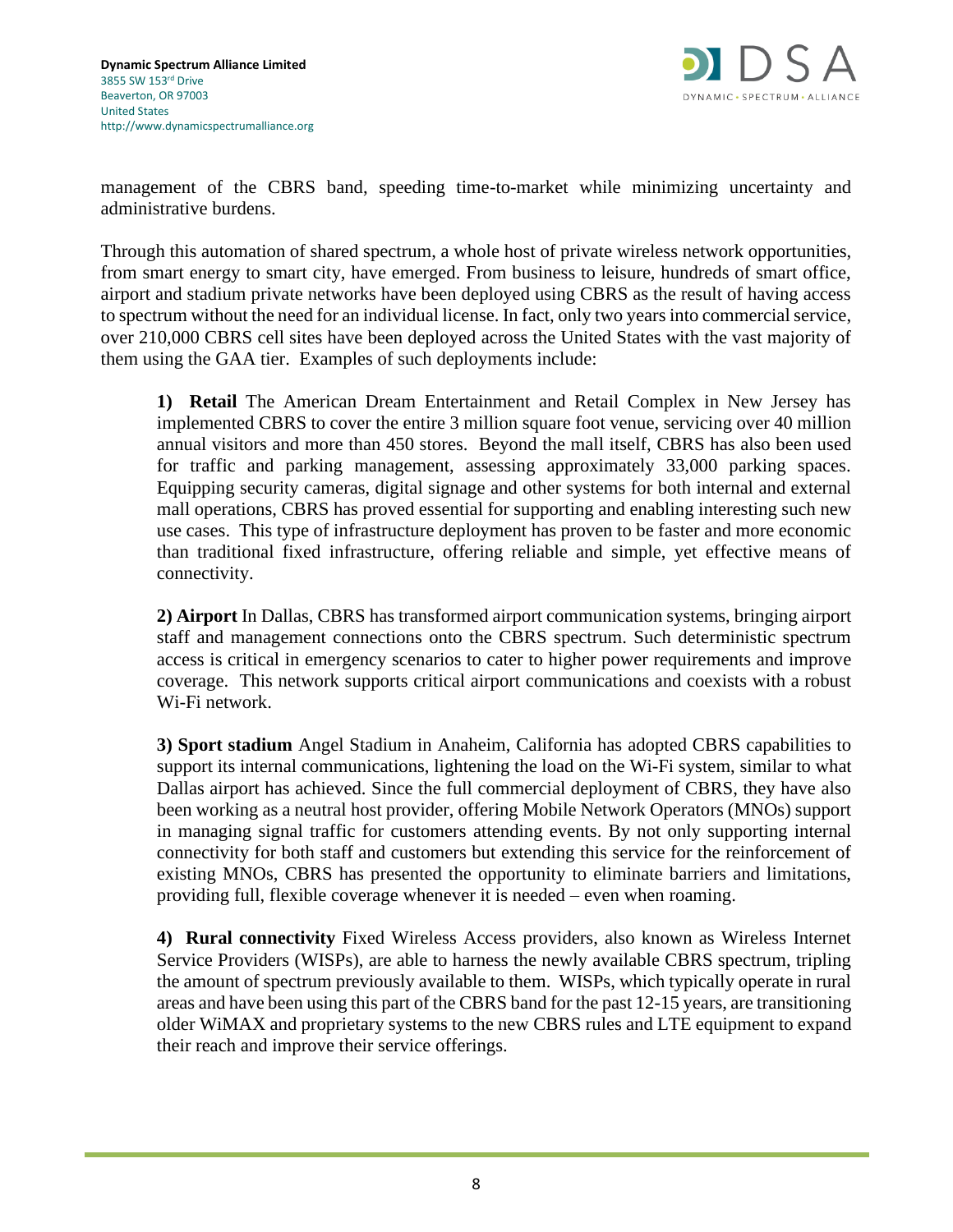

As we reflect on the use cases developing across the United States, it is clear that CBRS has revolutionized the ways in which spectrum is utilized to improve connectivity across a diverse number of vertical sectors. DSA believes that adopting a similar spectrum sharing model in South Africa will enable more users, including verticals, to access scarce and valuable spectrum resources, leading to lower-costs, lower barriers to entry, and most effective allocation for innovative businesses. This, in turn, enables and encourages competition and innovation by existing service providers as well as new entrants.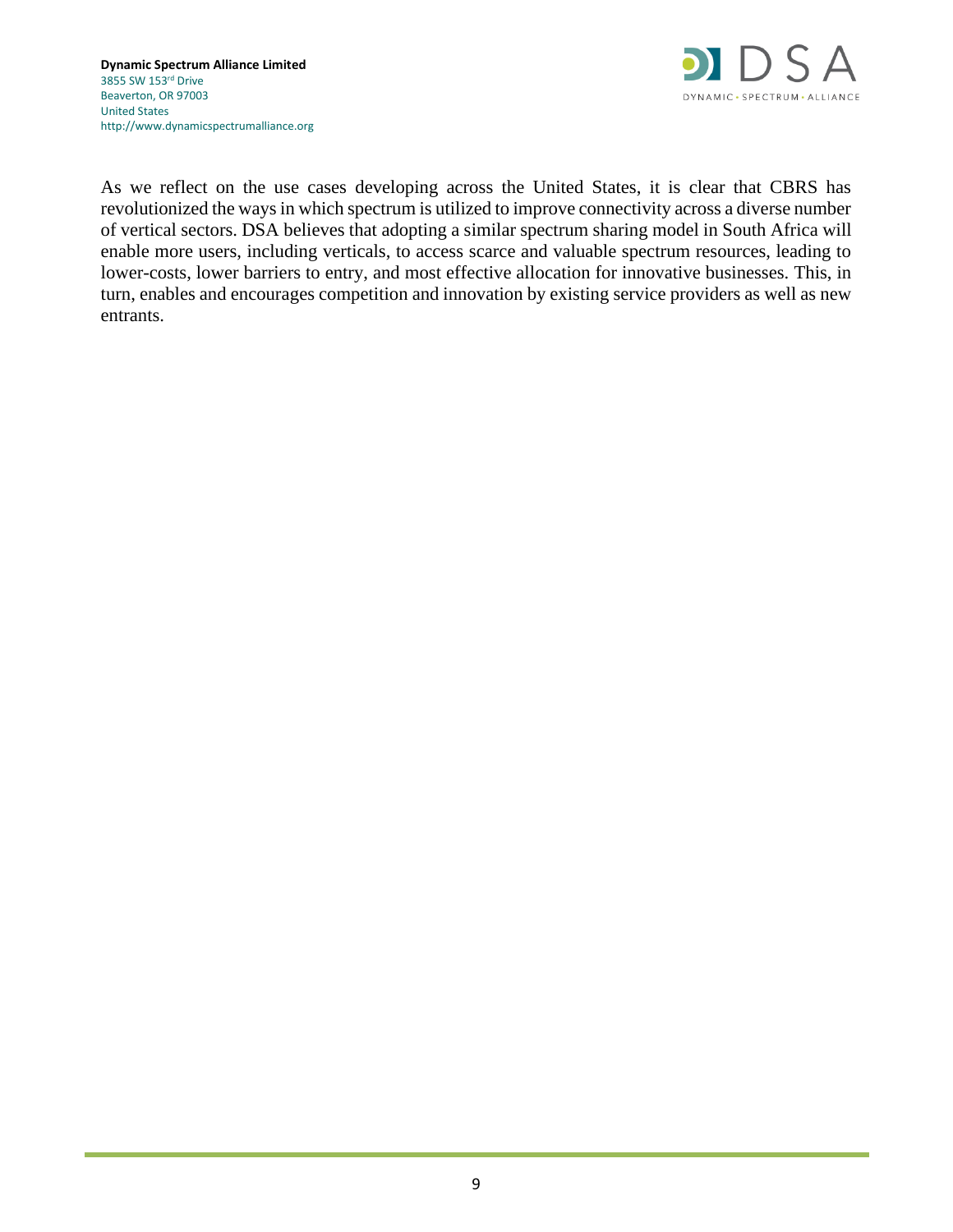

| <b>Specific Consultation Questions Addressed by DSA</b> |                                                                                                                                                                                                                                                                                                                                                                                                                                                                                                                                                                                                                                                                                                                                                      |
|---------------------------------------------------------|------------------------------------------------------------------------------------------------------------------------------------------------------------------------------------------------------------------------------------------------------------------------------------------------------------------------------------------------------------------------------------------------------------------------------------------------------------------------------------------------------------------------------------------------------------------------------------------------------------------------------------------------------------------------------------------------------------------------------------------------------|
| Q.1                                                     | Please comment on whether the above captures the relevant regulatory and<br>policy aspects of long-term spectrum planning.                                                                                                                                                                                                                                                                                                                                                                                                                                                                                                                                                                                                                           |
| Comment                                                 | DSA commends the Authority for incorporating the ATU<br>spectrum<br>recommendations in its long-term spectrum outlook. Some other ATU spectrum<br>recommendations that should be implemented by the Authority include:                                                                                                                                                                                                                                                                                                                                                                                                                                                                                                                               |
|                                                         | Performance of regular spectrum audits and publication of the results <sup>10</sup><br>Making the lower 6 GHz (5925-6425 MHz) band available for license<br>exempt use $^{11}$ .                                                                                                                                                                                                                                                                                                                                                                                                                                                                                                                                                                     |
|                                                         | DSA suggests ICASA undertake coexistence studies in the upper 6 GHz between<br>WAN/RLAN/Wi-Fi and incumbents since we believe this is particularly<br>important prior to any decision being taken on WRC-23 Agenda Item 1.2.                                                                                                                                                                                                                                                                                                                                                                                                                                                                                                                         |
| Q.3                                                     | Please comment on the above assessment of the status quo on broadband<br>penetration in South Africa, and what role spectrum may play in addressing<br>the gaps identified.                                                                                                                                                                                                                                                                                                                                                                                                                                                                                                                                                                          |
| Comment                                                 | Internet penetration in South Africa is low, as the assessment indicates. DSA<br>urges the Authority to take measures to extend internet penetration and close the<br>digital divide as soon as possible. Availability of spectrum to roll out<br>communications services will help in closing the identified digital divide. There<br>is need to offer affordable broadband services in the underserved/unserved areas<br>due to the low-income nature of the said areas. This will be made possible if<br>sufficient spectrum is made available for the service providers, and especially for<br>rolling out community networks in those areas.                                                                                                    |
|                                                         | Wi-Fi allows multiple members of a rural community to share a single broadband<br>Internet connection, making the service more affordable. In some cases,<br>community Wi-Fi models can enable an individual subscription to support time-<br>or data-bound service to potentially dozens of users. Public Wi-Fi services run by<br>community leaders, NGOs or businesses are proliferating across Africa. In most<br>cases, users pay a small fee to access the Wi-Fi service on a pay-as-you-go basis<br>- a more cost-effective option than paying for their own dedicated cellular<br>connection. These kinds of community networks are best deployed using a<br>license-exempt technology, such as Wi-Fi, because stakeholders can then rollout |

<sup>&</sup>lt;sup>10</sup> [https://docs.google.com/viewerng/viewer?url=https://atuuat.africa/wp-content/uploads/2021/04/English-ATU-R-](https://docs.google.com/viewerng/viewer?url=https://atuuat.africa/wp-content/uploads/2021/04/English-ATU-R-Spectrum-Recommendation-001-0.pdf)[Spectrum-Recommendation-001-0.pdf](https://docs.google.com/viewerng/viewer?url=https://atuuat.africa/wp-content/uploads/2021/04/English-ATU-R-Spectrum-Recommendation-001-0.pdf)

<sup>&</sup>lt;sup>11</sup> [https://atuuat.africa/wp-content/uploads/2021/08/En\\_ATU-R-Recommendation-005-0.pdf](https://atuuat.africa/wp-content/uploads/2021/08/En_ATU-R-Recommendation-005-0.pdf)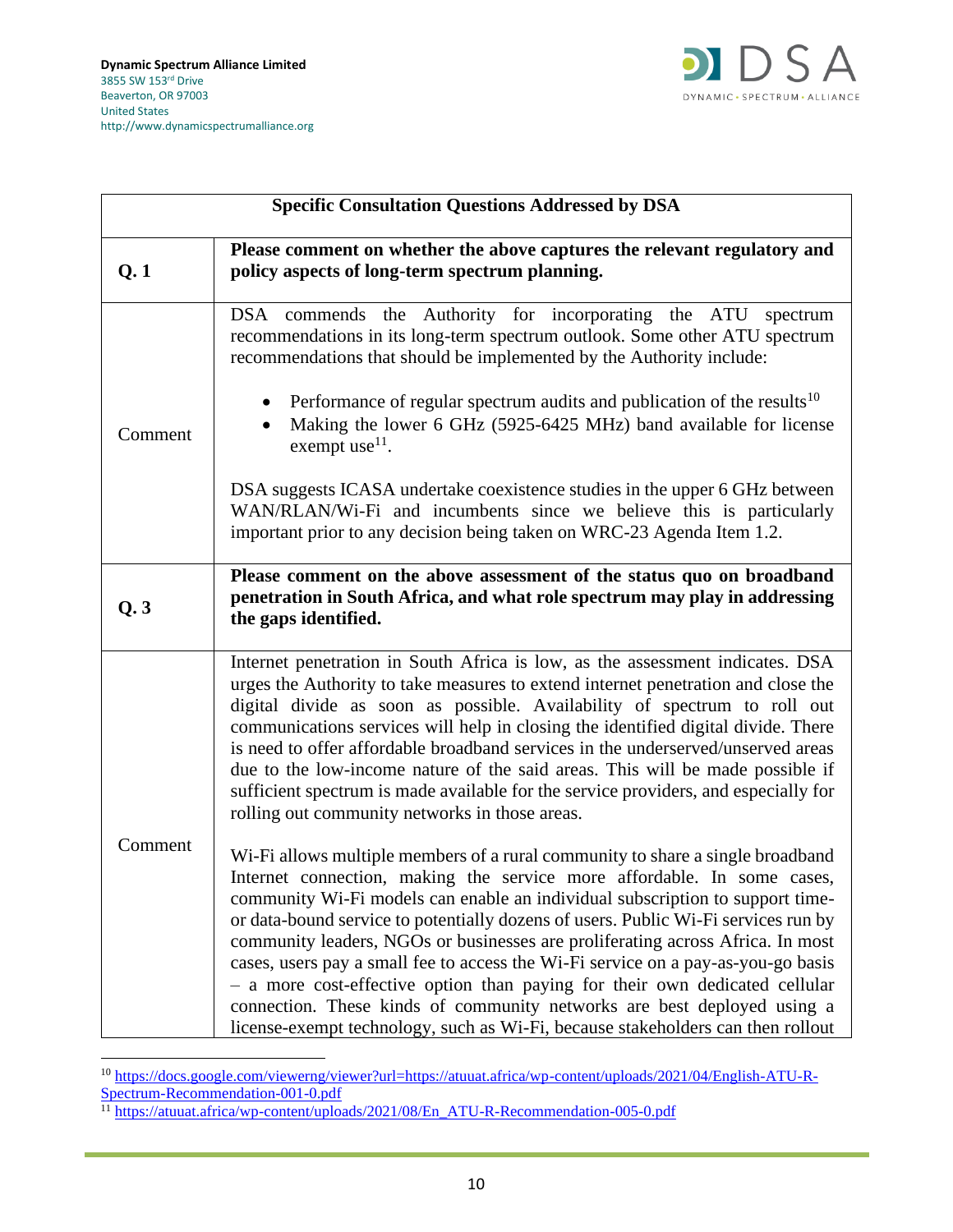

|         | the service without having to go through cumbersome regulatory processes and                                                                                                                                                                                                                                                                                                                                                                                                                                                                                                                                                                                                                                                                                                                                                                                                                                                                                                                                                                                                                                                                                                                                                                                                                                                                                                                                                                                                                                                                                                                                                    |
|---------|---------------------------------------------------------------------------------------------------------------------------------------------------------------------------------------------------------------------------------------------------------------------------------------------------------------------------------------------------------------------------------------------------------------------------------------------------------------------------------------------------------------------------------------------------------------------------------------------------------------------------------------------------------------------------------------------------------------------------------------------------------------------------------------------------------------------------------------------------------------------------------------------------------------------------------------------------------------------------------------------------------------------------------------------------------------------------------------------------------------------------------------------------------------------------------------------------------------------------------------------------------------------------------------------------------------------------------------------------------------------------------------------------------------------------------------------------------------------------------------------------------------------------------------------------------------------------------------------------------------------------------|
|         | incur additional expenses.                                                                                                                                                                                                                                                                                                                                                                                                                                                                                                                                                                                                                                                                                                                                                                                                                                                                                                                                                                                                                                                                                                                                                                                                                                                                                                                                                                                                                                                                                                                                                                                                      |
|         | Further consideration on the joint role of satellite communications and Wi-Fi can<br>play in improving rural coverage and connectivity.                                                                                                                                                                                                                                                                                                                                                                                                                                                                                                                                                                                                                                                                                                                                                                                                                                                                                                                                                                                                                                                                                                                                                                                                                                                                                                                                                                                                                                                                                         |
| Q.4     | What future changes, if any, should ICASA examine with regard to the<br>existing licensing regime to better plan for innovative new technologies and<br>applications and allow for benefits that new technology can offer, such as<br>improved spectrum efficiency?                                                                                                                                                                                                                                                                                                                                                                                                                                                                                                                                                                                                                                                                                                                                                                                                                                                                                                                                                                                                                                                                                                                                                                                                                                                                                                                                                             |
| Comment | The DSA has partnered with the UK Foreign, Commonwealth & Development<br>Office to work in South Africa on the 'Digital Access Programme' with the aim to<br>catalyse more inclusive, affordable, safe and secure digital access for excluded<br>and underserved communities. As part of this work, DSA conducted a gap<br>analysis study aimed at assessing the South African regulatory environment with<br>respect to a set of ten principles that describe best practices for modern spectrum<br>management. The preliminary results and recommendations have been already<br>presented to ICASA and the full study will be finalised by April 2022.<br>At this moment, DSA recommends that the Authority take steps to make more<br>spectrum available on a shared or lightly-licensed basis by implementing<br>automated dynamic shared access technology, which is readily available from<br>multiple commercial providers and can greatly facilitate access by a wide variety<br>of users. There is no question that today we have the technical ability to automate<br>frequency coordination, which leads to lower transaction costs, more efficient use<br>of spectrum, faster time-to-market for new services, protection of incumbents<br>from interference with greater certainty, and expansion of the supply of wireless<br>connectivity that is fast becoming, like electricity, a critical input for most other<br>industries and economic activity. The introduction of new licensing options<br>supported by automated dynamic spectrum sharing technology is the best path to<br>support such deployments. |
| Q.5     | What future emerging technologies are to be taken into consideration and<br>which technologies will have a significant impact? When are these<br>technologies expected to become available?                                                                                                                                                                                                                                                                                                                                                                                                                                                                                                                                                                                                                                                                                                                                                                                                                                                                                                                                                                                                                                                                                                                                                                                                                                                                                                                                                                                                                                     |
| Comment | There are three main categories of use cases that are driving consideration of<br>improved access to license-exempt spectrum. The first is high bandwidth use<br>cases which today is dominated by video and tomorrow will be challenged by<br>proliferation of Augmented Reality and Virtual Reality in both the consumer and<br>business category. The second is high density deployments requiring multiple<br>channels. And the third is the uptake on the Internet of Things. Each of these<br>categories places a significant emphasis on innovation and on the innovations that<br>will demand improved access to spectrum. Thus, each of these supports the need                                                                                                                                                                                                                                                                                                                                                                                                                                                                                                                                                                                                                                                                                                                                                                                                                                                                                                                                                        |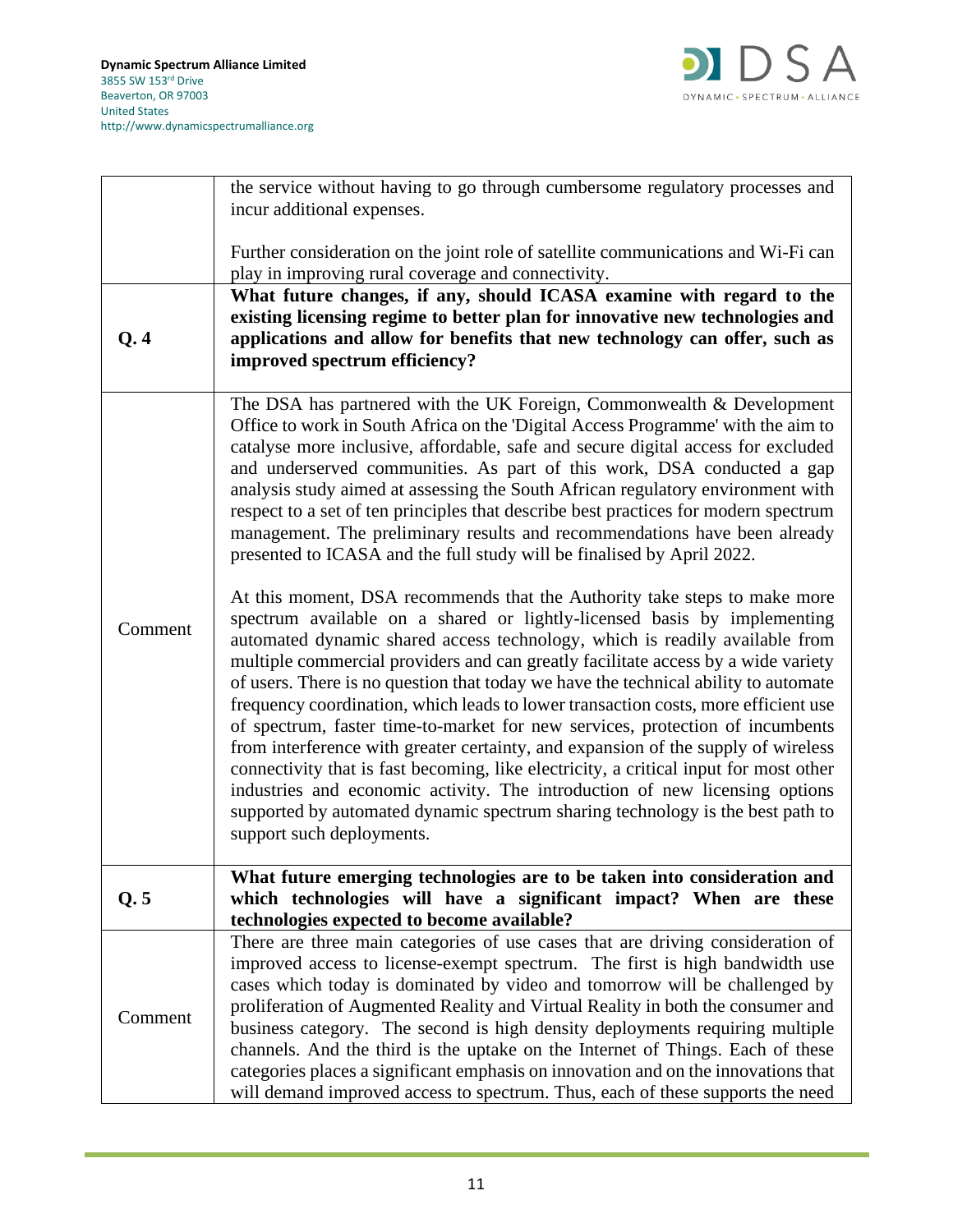

for significant new access to spectrum such as the entire 1200 MHz of the 6 GHz band.

The latest technology, known as Wi-Fi 6 – or when used in the 6 GHz band, Wi-Fi 6E – addresses the challenges of growth in demand and devices in a variety of ways.<sup>12</sup> For example, Wi-Fi 6 does not just communicate with associated devices on a 1:1 basis (one data stream at a time), but can simultaneously communicate with multiple devices. The key feature of Wi-Fi 6 that is of interest to spectrum policy is that it can utilize broad channels. Broad channels, 80 and 160 MHzwide, enable data transmissions to occur much more quickly relative to smaller channel sizes. Importantly, Wi-Fi 7 is expected to enable channels sizes of 320 MHz.

Wi-Fi 6 has been designed to use spectrum in the 2.4 GHz, 5 GHz, and 6 GHz bands, providing a more agile use of radio spectrum depending upon the users' needs. For enterprises and consumers, the adjacency of the 6 GHz band to the existing 5 GHz band is important for another reason – because the propagation characteristics are similar between 5 and 6 GHz, network coverage is similar, and multiple access points deployed in a network configuration can more easily be swapped out for the new generation of Wi-Fi without rewiring the network.

While Wi-Fi 6E radios will still be capable of operating in the 5 GHz and 2.4 GHz bands, prior generation Wi-Fi devices will not operate at 6 GHz. Wi-Fi 6E is a "greenfield" technology in the 6 GHz band. At 6 GHz, it will not have to contend with generations of legacy devices, many of them operating with legacy inefficiencies. The UK's Ofcom noted, when they opened 6 GHz for licenseexempt spectrum, that -in our consultation we said that opening up new spectrum, free from legacy devices, could enable a more efficient group of devices using new Wi-Fi standards from the outset, therefore offering a more future-proof solution to Wi-Fi demand. This would also make it easier to use existing bands to support increased use of  $Wi$ -Fi.<sup>13</sup>

The IEEE has extended the latest Wi-Fi standard, IEEE 802.11ax (also known as "Wi-Fi 6") to include the 6 GHz band. License-exempt Wi-Fi 6E certified equipment is ready now so regulators can proceed knowing that consumers will soon see the benefits of a new designation for license-exempt spectrum.

 $12$  A good discussion of the basic capabilities of Wi-Fi 6 (including 6E) is available [here.](https://www.wi-fi.org/download.php?file=/sites/default/files/private/Wi-Fi_6E_Highlights_20200423.pdf) See also the Wireless Broadband Alliance's website:<https://wballiance.com/wi-fi-6/>

<sup>&</sup>lt;sup>13</sup> Ofcom (UK), Statement, Improving Spectrum Access for Wi-Fi, July 24, 2020 at 3.3. <https://www.ofcom.org.uk/consultations-and-statements/category-2/improving-spectrum-access-for-wi-fi>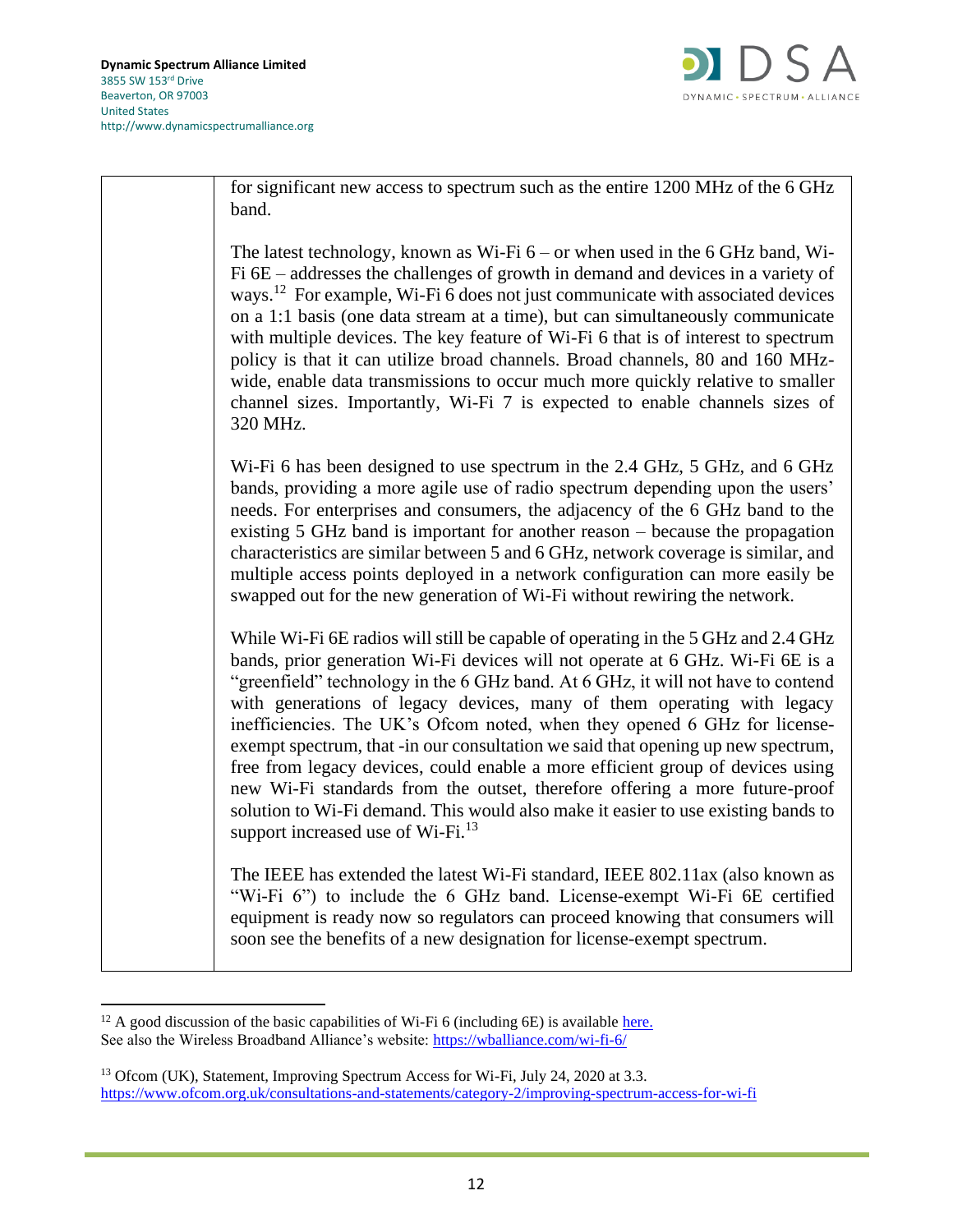

|         | The African Telecommunications Union (ATU) recognized the value of Wi-Fi                                                                                                                                                                                                                                                                                                                                                                                                                                                                                                                                                                                                                                                                                                                                                                                                                                                                                                                                                                                                                                                              |
|---------|---------------------------------------------------------------------------------------------------------------------------------------------------------------------------------------------------------------------------------------------------------------------------------------------------------------------------------------------------------------------------------------------------------------------------------------------------------------------------------------------------------------------------------------------------------------------------------------------------------------------------------------------------------------------------------------------------------------------------------------------------------------------------------------------------------------------------------------------------------------------------------------------------------------------------------------------------------------------------------------------------------------------------------------------------------------------------------------------------------------------------------------|
|         | 6E (Wi-Fi 6 in the 6 GHz band) and developed ATU-R Recommendation 005-0,<br>which encourages African Administrations to allow license-exempt WAS/RLAN<br>to use the lower 6 GHz (5925-6425 MHz) band. Wi-Fi 6E devices can employ<br>160 MHz channels and the uncongested bandwidth in the 6 GHz band to deliver<br>multi-gigabit, low latency Wi-Fi, dramatically improving the user experience and<br>spectral efficiency. This additional spectrum will also enable Wi-Fi to better<br>support community and IoT networks, encompassing large numbers of<br>connections. Wi-Fi 7 promises further enhancements and new capabilities.                                                                                                                                                                                                                                                                                                                                                                                                                                                                                               |
|         | The Authority is urged to swiftly implement the ATU Emerging Technologies<br>Recommendation to allow license-exempt WAS/RLAN operation in the lower<br>6 GHz (5925-6425 MHz) band and to ensure flexibility in its spectrum outlook to<br>allow for potential allocation of the full 1200 MHz in the 6 GHz band to license-<br>exempt technologies.                                                                                                                                                                                                                                                                                                                                                                                                                                                                                                                                                                                                                                                                                                                                                                                   |
| Q.7     | Are there any IoT applications that will have a large impact on the existing<br>license-exempt bands? If so, what bands will see the most impact from these<br>applications?                                                                                                                                                                                                                                                                                                                                                                                                                                                                                                                                                                                                                                                                                                                                                                                                                                                                                                                                                          |
| Comment | Internet of Things is resulting in economic sectors that are deeply digitizing in<br>order to pull data from their business operations that will enable improved<br>outcomes. <sup>14</sup> As businesses increase connectivity – adding connected devices, and<br>sensors that utilize more wireless technology – more data becomes available that<br>enables new insights into business operations. As an example, from the leading<br>edge of this trend, in the United States, a hospital in Houston, Texas that sees<br>35,000 connected devices on its network per day. This would include everything<br>from smartphones carried by staff and guests to patient diagnostic equipment,<br>video displays, and nursing stations, to connectivity for back-office billing. This<br>enables patient data to be shared electronically, resulting in not just more efficient<br>operations, but better patient outcomes. There is no doubt that this is the direction<br>that all enterprises are heading regardless of their sector and such a high density<br>of devices also points to the need for more license-exempt spectrum. |
| Q.14    | Is there a demand for more flexible frequency licensing and frequency<br>assignment/allotments processes on a regional basis required to complement<br>the national frequency licensing and frequency assignments/allotments in the<br>next 10 to 20 years?                                                                                                                                                                                                                                                                                                                                                                                                                                                                                                                                                                                                                                                                                                                                                                                                                                                                           |
| Comment | Due to the growing demand for spectrum, the DSA urges the Authority to make                                                                                                                                                                                                                                                                                                                                                                                                                                                                                                                                                                                                                                                                                                                                                                                                                                                                                                                                                                                                                                                           |

<sup>&</sup>lt;sup>14</sup> See generally <https://www.wi-fi.org/beacon/richard-edgar/wi-fi-6-is-set-to-change-the-future-of-iot-here-s-why>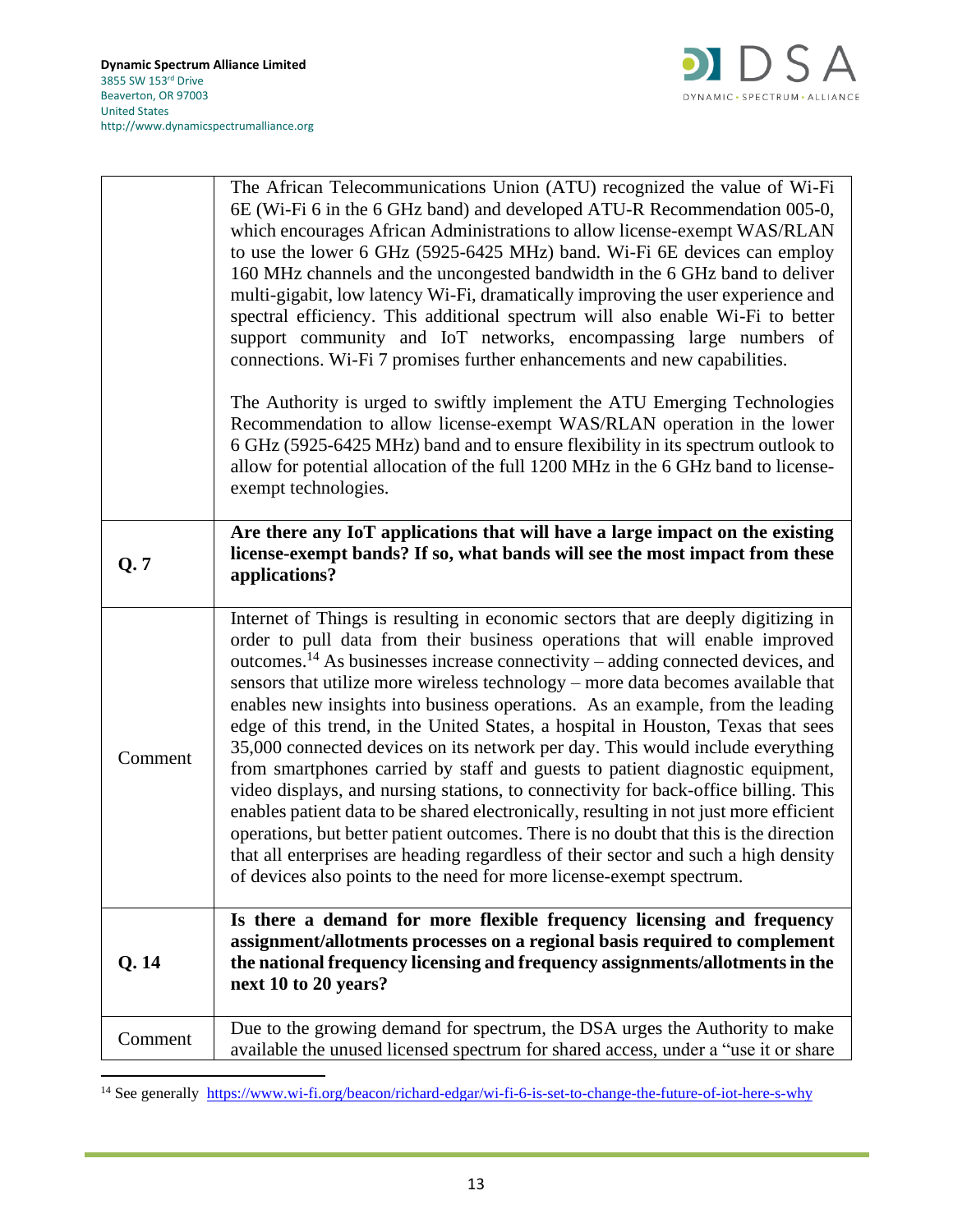

|         | it policy" and/or using Tiered Spectrum Sharing Model (TSSM), also known as<br>Tiered Spectrum Access $(TSA)^{15}$ . This will help in boosting the deployment of<br>regional, private and community networks in the country. TSSM is similar to<br>Shared Spectrum Access for Similar Technologies (SSA-ST) as described in ITU-<br>R report SM.2404-0 (06/2017), which envisages sharing by entities using the<br>same or similar technologies.                                                                                                                                                                                                                                                                                             |
|---------|-----------------------------------------------------------------------------------------------------------------------------------------------------------------------------------------------------------------------------------------------------------------------------------------------------------------------------------------------------------------------------------------------------------------------------------------------------------------------------------------------------------------------------------------------------------------------------------------------------------------------------------------------------------------------------------------------------------------------------------------------|
|         | The Authority has already approved several spectrum sharing agreements where<br>one MNO has made its unused IMT spectrum available for use by another MNO.<br>The MNOs have interpreted the spectrum sharing provisions of the Radio<br>Frequency Spectrum regulations 2015 to mean that they can only share IMT<br>spectrum among themselves. Whether this interpretation is correct or not, it has<br>the effect of a "Trojan Horse" consolidation of High Demand IMT spectrum in<br>the hands of a limited number of MNOs while preventing new entrants from<br>joining the IMT spectrum club. The Authority is urged to introduce new policies<br>promoting a larger ecosystem with different operators and incentivizing<br>competition. |
|         | In order to encourage competition and the rollout of affordable network services<br>in underserved areas, the Authority should consider making it easier for<br>Community Networks, Campus networks, businesses and similar entities to be<br>licensed (or license exempt) and gain access to IMT spectrum free of charge or at<br>reduced cost.                                                                                                                                                                                                                                                                                                                                                                                              |
|         | The Authority should also consider the introduction and enforcement of "Use it<br>or Share it" followed by "Use it or Lose it" provisions for high demand spectrum.<br>High Demand Spectrum licenses should be allowed to share their unused<br>spectrum, provided they have used this spectrum in more than half of the country<br>(or some other percentage to be determined). If the High Demand Spectrum<br>licensee has not used this spectrum within a certain period – say three years, they<br>should lose that spectrum with it being returned to the Authority for further<br>assignment.                                                                                                                                           |
| Q.24    | Will the demand for commercial mobile, license-exempt, satellite, or fixed<br>wireless services/applications impact the demand for backhaul spectrum? If<br>so, how and which of these                                                                                                                                                                                                                                                                                                                                                                                                                                                                                                                                                        |
| Comment | License-exempt use of the 6 GHz band will not affect the continued use of this<br>band by fixed or fixed satellite services since license-exempt WAS/RLAN can<br>share the band with all incumbent services.                                                                                                                                                                                                                                                                                                                                                                                                                                                                                                                                  |

<sup>15</sup> http://dynamicspectrumalliance.org/wp-content/uploads/2019/10/Enhancing-Connectivity-Through-Spectrum-Sharing.pdf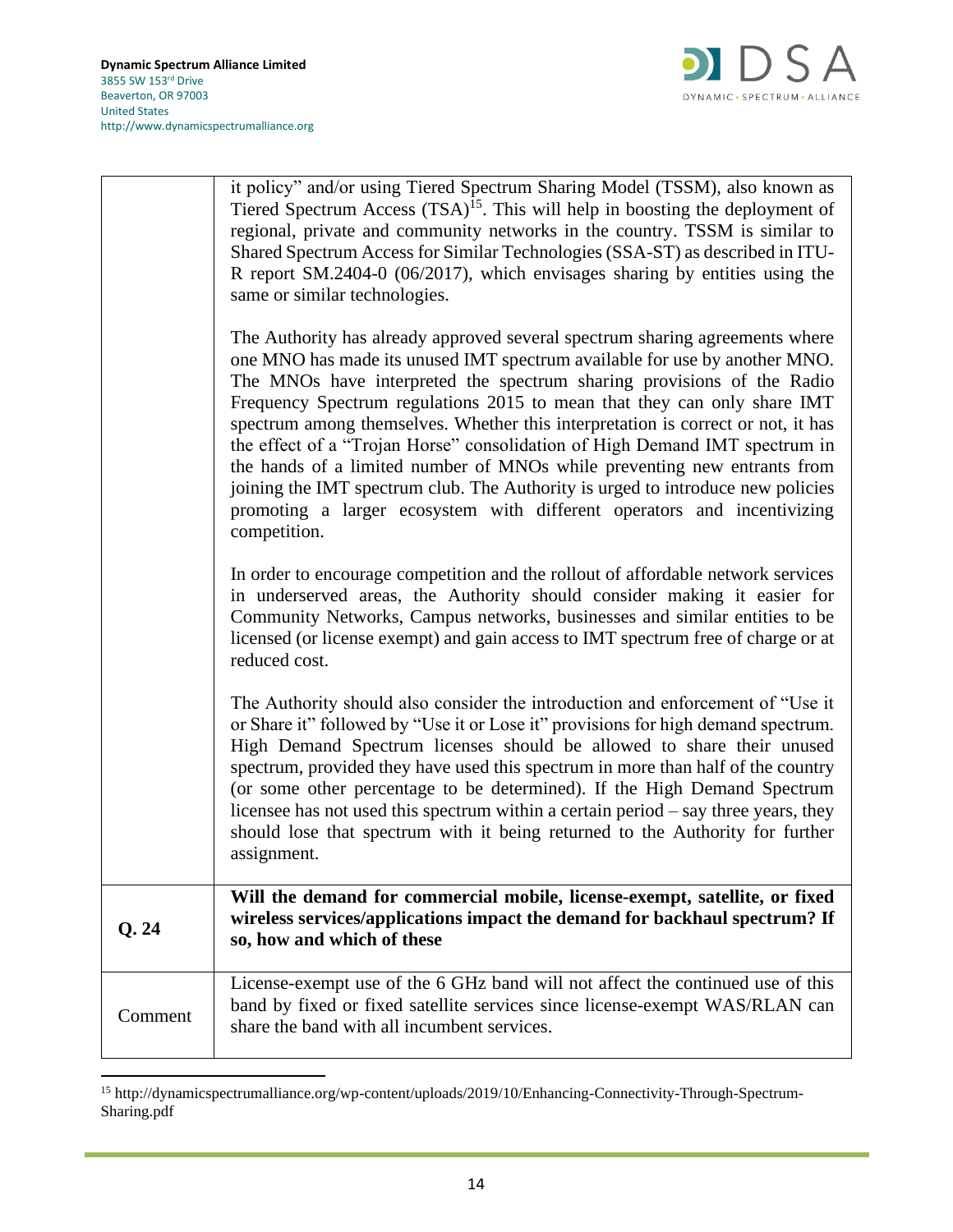

|         | This is recognized by the ATU in Recommendation 005-0, which makes<br>provision for license-exempt WAS/RLAN to share the lower 6 GHz band with<br>incumbent fixed and fixed satellite services.                                                                                                                                                                                                                                                                                                                                                                                                                                                                                                                                                                                                   |
|---------|---------------------------------------------------------------------------------------------------------------------------------------------------------------------------------------------------------------------------------------------------------------------------------------------------------------------------------------------------------------------------------------------------------------------------------------------------------------------------------------------------------------------------------------------------------------------------------------------------------------------------------------------------------------------------------------------------------------------------------------------------------------------------------------------------|
|         | There will be a need for appropriate spectrum to be made available for backhaul,<br>but this can likely be addressed via existing backhaul bands and evolution of<br>technology to latest spectrally efficient releases. It is of course difficult to guess<br>how that impact on demand will manifest itself in spectrum demand, but we urge<br>ICASA to review this on an ongoing basis.                                                                                                                                                                                                                                                                                                                                                                                                        |
| Q.45    | How much will spectrum management and orderly frequency planning<br>improve the interference situations in certain frequency bands?                                                                                                                                                                                                                                                                                                                                                                                                                                                                                                                                                                                                                                                               |
| Comment | There is a likelihood of high reliance on spectrum sharing technologies in the<br>future. Innovative approaches to spectrum management, which could include<br>using databases need to be considered and implemented; harmonized globally to<br>the greatest extent possible; and balanced noting the complexity in the design and<br>implementation of databases.                                                                                                                                                                                                                                                                                                                                                                                                                                |
|         | Regarding the 6 GHz band, studies carried out within $CEPT^{16}$ , and by other<br>Administrations, have concluded that Low Power Indoor (LPI) and Very Low<br>Power (VLP) portable Wi-Fi provide sufficient protection to the incumbent Fixed<br>Service and Fixed Satellite Service. Further analysis is likely needed on the<br>possibility of higher transmit powers outdoors and this future analysis might<br>conclude that databases and / or registration schemes are preferable for these<br>higher powers.                                                                                                                                                                                                                                                                              |
|         | It is also important to carefully consider the future opportunity for outdoor<br>standard power (higher power) Wi-Fi operations to support use cases in<br>manufacturing, logistics, agriculture, rural broadband, higher education,<br>hospitality, healthcare, and other sectors. Standard power typically operates in<br>conjunction with an automated frequency coordination (AFC) geolocation<br>database capability, which is aware of incumbent user operations and can safely<br>authorize license-exempt use at a particular location while protecting the<br>incumbents from harmful interference. The AFC approach involves blocking or<br>protecting certain frequencies or channels at particular locations, while still<br>yielding a sufficient number of wide-bandwidth channels. |
|         | DSA urges the Authority to consider Automated Frequency Coordination (AFC)<br>in all the frequency bands that are being shared, and those that are likely to be<br>available for sharing in the near future, such as the 6 GHz band. This will greatly                                                                                                                                                                                                                                                                                                                                                                                                                                                                                                                                            |

<sup>&</sup>lt;sup>16</sup> 6 March 2020, <u>CEPT Report 73</u>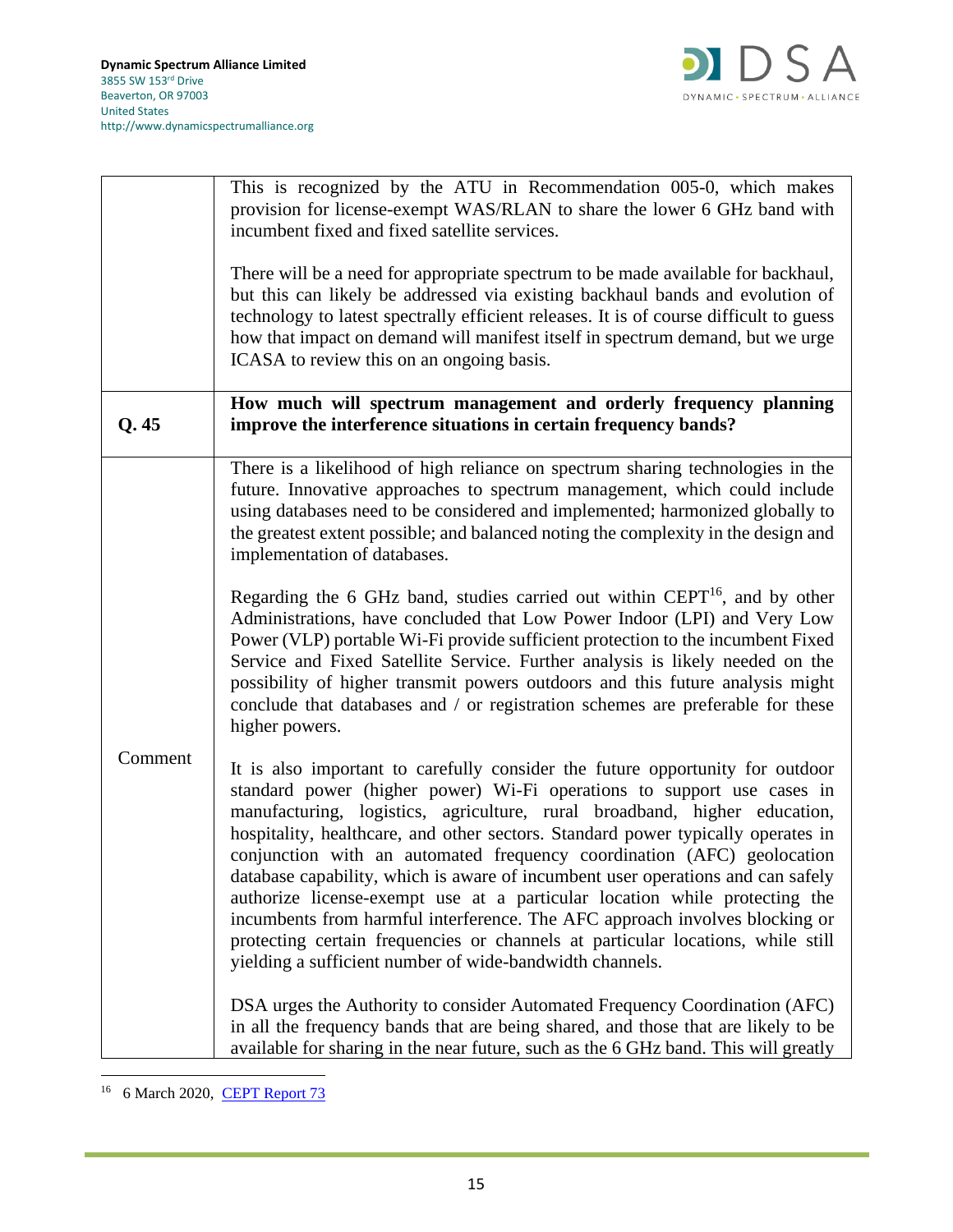

|         | help in mitigating interference as more bands are made available for sharing. That<br>said, AFC is not required for Low Power Indoor (LPI) and Very Low Power<br>(VLP) portable in the 6 GHz band.                                                                                                                                                                                                                                                                                                                                                                                                                                                                                  |
|---------|-------------------------------------------------------------------------------------------------------------------------------------------------------------------------------------------------------------------------------------------------------------------------------------------------------------------------------------------------------------------------------------------------------------------------------------------------------------------------------------------------------------------------------------------------------------------------------------------------------------------------------------------------------------------------------------|
| Q.46    | Please provide input on future spectrum requirements for the different<br>service allocations as well as the urgency for such additional frequency<br>allocations for such a service.                                                                                                                                                                                                                                                                                                                                                                                                                                                                                               |
| Comment | The important and critical role of license-exempt technologies like Wi-Fi in<br>furthering the 5G market cannot be underestimated. This forms one of the reasons<br>for allocating the entire 6 GHz band to license-exempt use. Several companies<br>have expressed interest in both licensed and license-exempt 5G technologies, and<br>view both as necessary to deliver on future wireless demands.                                                                                                                                                                                                                                                                              |
|         | Until 2021, there was only 455 MHz (5150-5350 MHz and 5470-5725 MHz) of<br>mid-band spectrum available for license-exempt use in most of Europe, Middle<br>East and Africa. Further, there are a number of restrictions on the use of this<br>spectrum, so as to protect other services. Also, since the license-exempt spectrum<br>in the 5 GHz band is fragmented, it doesn't offer sufficiently wide channels for<br>newer applications and services, such as high-resolution AR and VR. This<br>spectrum shortage will prevent Africa's citizens and companies from realising the<br>full benefits of the affordable high-capacity Internet connectivity delivered by<br>Wi-Fi. |
|         | Spectrum allocations should be sufficient to support both since the two<br>technologies interact in important ways. Allocating the full 6 GHz band for<br>license-exempt technologies will play an important role in ensuring a strong 5G<br>future for all <sup>17</sup> . This should be done with urgency, to enable the best foundation<br>to launch a strong and stable 5G ecosystem, now and for the future.                                                                                                                                                                                                                                                                  |
| Q.48    | Please provide your organisations strategy and suggestions on how the<br>Authority can ensure that spectrum outlook and demand studies can<br>contribute to stimulation of the South African economy.                                                                                                                                                                                                                                                                                                                                                                                                                                                                               |
| Comment | DSA urges the Authority to conduct studies to determine the socio-economic<br>value of using specific bands of interest such as the study commissioned by the<br>DSA in collaboration with Telecom Advisory Services (TSA), that estimated the<br>economic value of making the entire 6 GHz band available for license-exempt use<br>in South Africa <sup>18</sup> . The economic value of allowing license-exempt Wi-Fi in the                                                                                                                                                                                                                                                     |

<sup>17</sup> http://dynamicspectrumalliance.org/wp-content/uploads/2021/08/6GHz-License-Exempt-Band-Why-1200-MHz-and-Why-Now.pdf

<sup>18</sup> http://dynamicspectrumalliance.org/wp-content/uploads/2022/02/Assessing-the-economic-value-of-unlicensed-useof-the-6GHz-band-in-South-Africa.pdf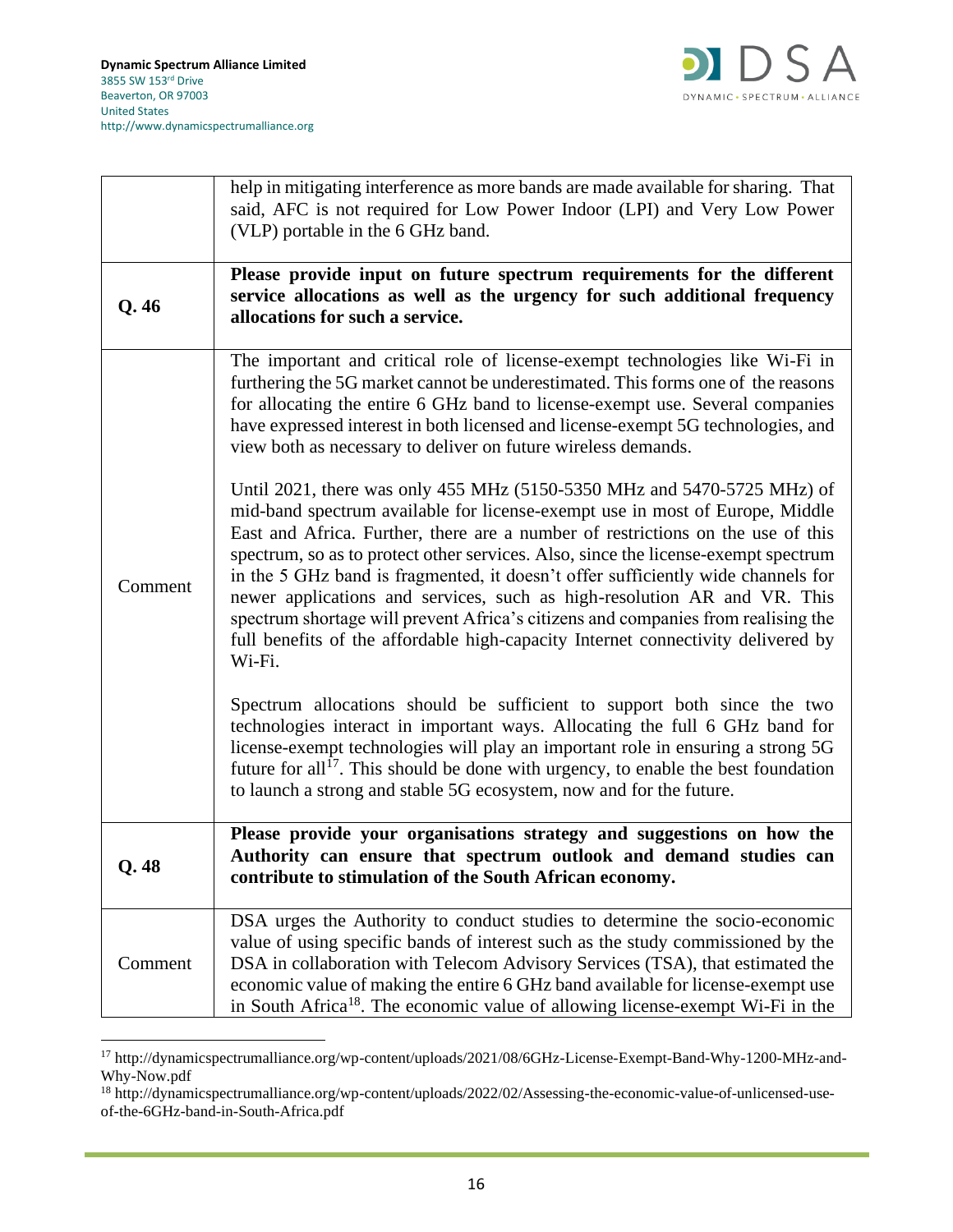

|         | entire 6 GHz band was estimated at US\$76.53 billion between 2022 and 2031.                                                                                                                                                |
|---------|----------------------------------------------------------------------------------------------------------------------------------------------------------------------------------------------------------------------------|
|         | This is the sum of GDP impact, producer surplus and consumer surplus over the<br>period, with the economic value increasing over time.                                                                                     |
|         |                                                                                                                                                                                                                            |
|         | Such economic impact studies, along with sharing studies, should be used to help                                                                                                                                           |
|         | decide which service(s) should be allowed or allocated to specific frequency                                                                                                                                               |
|         | bands. Each frequency band should be allocated to the service that provides the<br>highest socio-economic benefit to South Africa.                                                                                         |
|         |                                                                                                                                                                                                                            |
| Q.52    | Due to the scarcity of high demand spectrum and the consequential fact that<br>Spectrum Sharing in certain bands are non-negotiable, how shall you<br>describe the best sharing conditions for the South African scenario? |
|         | South Africa should ensure that there is sufficient spectrum available for licensed,                                                                                                                                       |
|         | lightly licensed and license exempt use. Use of an Automated Frequency                                                                                                                                                     |
|         | Coordinator (AFC) can help prevent harmful interference when a band is shared.                                                                                                                                             |
|         | The Authority should consider extending the capability of the existing<br>geolocation database that is being used for TVWS or invite private entities to                                                                   |
|         | develop a new AFC for multiple frequency bands.                                                                                                                                                                            |
|         |                                                                                                                                                                                                                            |
|         | South Africa should consider developing a Tiered Shared Access framework to<br>enable spectrum sharing. This will allow mobile broadband to be deployed by                                                                 |
| Comment | new entrants or other operators both in IMT identified bands.                                                                                                                                                              |
|         |                                                                                                                                                                                                                            |
|         | DSA commends the Authority for introducing a regulatory framework for TVWS,<br>based on a geolocation database. This type of dynamic spectrum sharing using                                                                |
|         | geolocation databases can be extended to other frequency bands and incumbent                                                                                                                                               |
|         | services.                                                                                                                                                                                                                  |
|         | Output power control can be used to introduce a new service to a frequency band,                                                                                                                                           |
|         | similar to the ATU-R Recommendation 005-0 which sets power limits and                                                                                                                                                      |
|         | operation modes for WAS/RLAN (Wi-Fi) to access the lower 6 GHz band.                                                                                                                                                       |
|         | What existing license-exempt frequency bands will see the most evolution in                                                                                                                                                |
| Q.54    | the next five years?                                                                                                                                                                                                       |
|         |                                                                                                                                                                                                                            |
| Comment | Several countries have allowed for license-exempt access to the entire 6 GHz<br>band to deploy Wi-Fi 6E. This band is expected to face the most evolution in the                                                           |
|         | near future, due to its propagation characteristics that make it suitable for the next                                                                                                                                     |
|         | generation of Wi-Fi, proximity to the existing 5 GHz license-exempt band as well                                                                                                                                           |
|         | as 5G applications. As more enterprises continue to take up 5G services, this band<br>is likely to see unprecedented evolutions soon.                                                                                      |
|         |                                                                                                                                                                                                                            |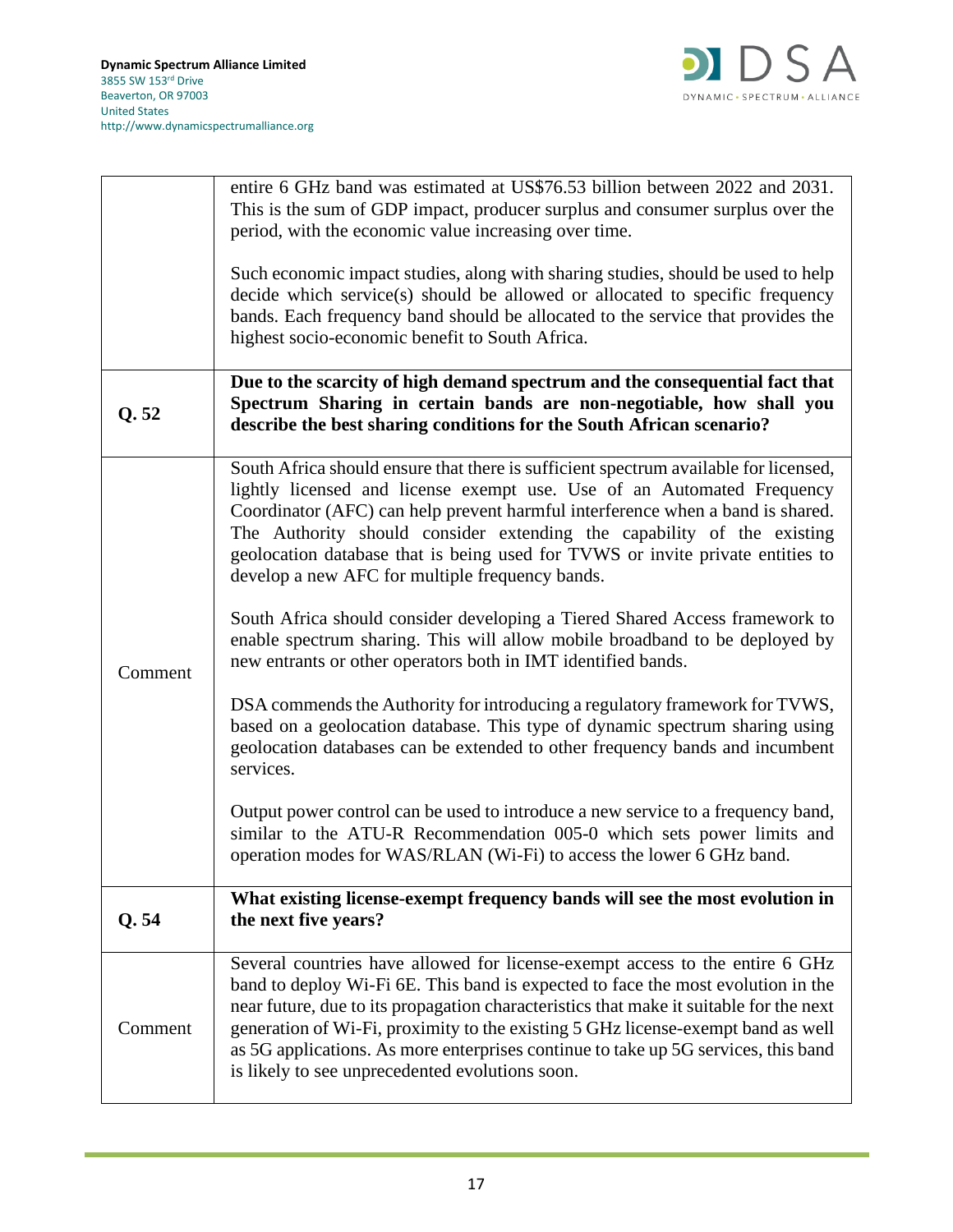

|                | While there are many innovations in Wi-Fi 6E, some of the more important ones                                                                                                                                                                                                                                                                                                                                                                                                                                                                                                                                                                                                                                                                                                                                                                                                                                                                                                                                                                                                                                                                                                                                                                                                                                                                                                                                                                                                                                                                                                         |
|----------------|---------------------------------------------------------------------------------------------------------------------------------------------------------------------------------------------------------------------------------------------------------------------------------------------------------------------------------------------------------------------------------------------------------------------------------------------------------------------------------------------------------------------------------------------------------------------------------------------------------------------------------------------------------------------------------------------------------------------------------------------------------------------------------------------------------------------------------------------------------------------------------------------------------------------------------------------------------------------------------------------------------------------------------------------------------------------------------------------------------------------------------------------------------------------------------------------------------------------------------------------------------------------------------------------------------------------------------------------------------------------------------------------------------------------------------------------------------------------------------------------------------------------------------------------------------------------------------------|
|                | are:<br>Orthogonal Frequency Division Multiple Access (OFDMA)<br>effectively shares channels to increase network efficiency and lower<br>latency for traffic in high-demand environments.<br>Multi-user MIMO allows more downlink data to be transferred at one<br>time, enabling access points (APs) to concurrently handle more<br>devices.<br>160 MHz channel utilization capability increases bandwidth to deliver<br>$\bullet$<br>greater performance with low latency.<br>Target Wake Time (TWT) significantly improves network efficiency<br>and device battery life, including IoT devices.<br>1024QAM modulation increases throughput for emerging, bandwidth-<br>intensive uses by encoding more data in the same amount of spectrum.<br>Transmit beamforming enables higher data rates at a given range to<br>$\bullet$<br>increase network capacity.<br>The IEEE 802.11 ax standard which forms the basis for Wi-Fi 6 and<br>$\bullet$<br>Wi-Fi 6E includes support and channelization from 5.925 to 7.125<br>GHz.<br>The IEEE 802.11ax standard also supports 8-stream MU-MIMO for<br>$\bullet$<br>both uplink and downlink, compared to the 4-stream, downlink only<br>MU-MIMO of 802.11ac.<br>Wi-Fi 6 also fixes a problem with existing $2.4 / 5$ GHz Wi-Fi of<br>$\bullet$<br>sometimes excessive management overhead.<br>The new technology supports 'Out of Band' discovery of networks,<br>$\bullet$<br>further reducing management overhead.<br>Strict scanning rules prevent unnecessary use of spectrum (e.g. only<br>scans on a subset of the 6 GHz channels) |
| Q.55           | How much spectrum, and in which bands, should be made available for<br>license-exempt purposes (such as Wi-Fi) over the 5, 10 and 20 years? What<br>would the costs of freeing up these bands for IMT be? What would the<br>economic benefits of doing so be, in respect of increase consumer surplus,<br>and increased producer surplus? Which vertical markets will require most<br>secured licensed spectrum to overcome their current interference and<br>congestion issues?                                                                                                                                                                                                                                                                                                                                                                                                                                                                                                                                                                                                                                                                                                                                                                                                                                                                                                                                                                                                                                                                                                      |
| <b>Comment</b> | According to the study by TAS, the economic value to South Africa of allocating<br>1200 MHz in 6 GHz Band for broadband services on a shared license-exempt<br>access will be as follows by $2030^{19}$ ;                                                                                                                                                                                                                                                                                                                                                                                                                                                                                                                                                                                                                                                                                                                                                                                                                                                                                                                                                                                                                                                                                                                                                                                                                                                                                                                                                                             |

<sup>19</sup> http://dynamicspectrumalliance.org/wp-content/uploads/2022/02/Assessing-the-economic-value-of-unlicensed-useof-the-6GHz-band-in-South-Africa.pdf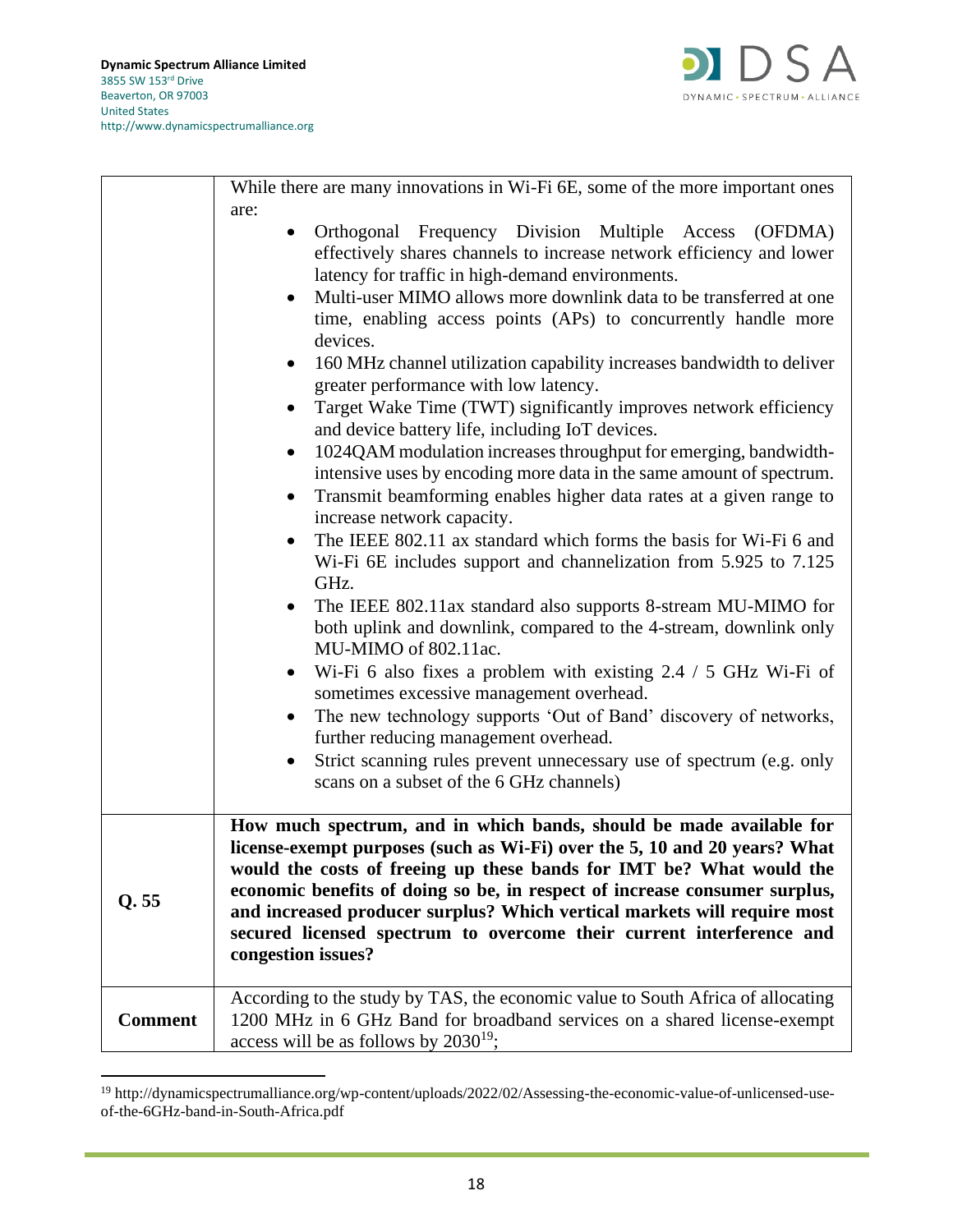

|                | Total Contribution to GDP: \$US 34.81 billion                                          |
|----------------|----------------------------------------------------------------------------------------|
|                | Producer Surplus: \$US 13.32 billion                                                   |
|                | Consumer Surplus: \$US 9.63 billion                                                    |
|                |                                                                                        |
|                | Allocating the entire 6 GHz band to license-exempt use will result in economic         |
|                | impact increasing gradually over time, eventually reaching over 2.58% of GDP           |
|                | in 2030.                                                                               |
|                |                                                                                        |
|                | How much spectrum, and in which bands, should be made available for                    |
|                | dynamic spectrum access over the next 5, 10 and 20 years? What would the               |
| Q.56           | costs of freeing up these bands for IMT be? What would the economic                    |
|                | benefits of doing so be, in respect of increase consumer surplus, and                  |
|                | increased producer surplus? <sup>20</sup>                                              |
|                |                                                                                        |
|                | <b>TVWS</b>                                                                            |
|                | In the next 5 years, a total of 216 MHz, in the $470$ MHz $-694$ MHz (excluding        |
|                | the Radio Astronomy sub-band 606 MHz to 614 MHz) should be made available              |
|                | for TVWS technology, that uses dynamic spectrum access mechanism. The cost             |
|                | of freeing up the band is embedded in the process of digital migration, which is       |
|                | ongoing, and expected to end in March 2022 after analogue switch-off. TVWS             |
|                | has the potential of offering affordable and stable internet connectivity to the rural |
| <b>Comment</b> | underserved areas. Deploying more TVWS networks in the rural areas will                |
|                | accelerate digital inclusion.                                                          |
|                | <b>IMT</b> spectrum                                                                    |
|                | IMT identified spectrum bands are suitable for sharing. Specific ranges could be       |
|                | made available using dynamic spectrum access according to the local need and           |
|                | international best practices (there are international examples in the 3.1-3.8 GHz      |
|                | and the 3.8-4.2 GHz ranges).                                                           |
|                |                                                                                        |
|                | What existing license-exempt frequency bands will see the most evolution in            |
| Q.57           | the next five years?                                                                   |
|                |                                                                                        |
|                | See also response to $Q$ 54 but there will be little evolution in the 2.4 GHz and/or   |
| <b>Comment</b> | 5 GHz frequency bands since the focus for license-exempt mid-band spectrum is          |
|                | on the 5925-7125 MHz band going forward. This is because the 2.4 GHz and               |
|                | 5 GHz bands do not have sufficient bandwidth available to allow for evolution.         |
|                | Are there any IoT applications that will have a large impact on the existing           |
| Q.58           | license-exempt bands? If so, what bands will see the most impact from these            |
|                | applications?                                                                          |
|                |                                                                                        |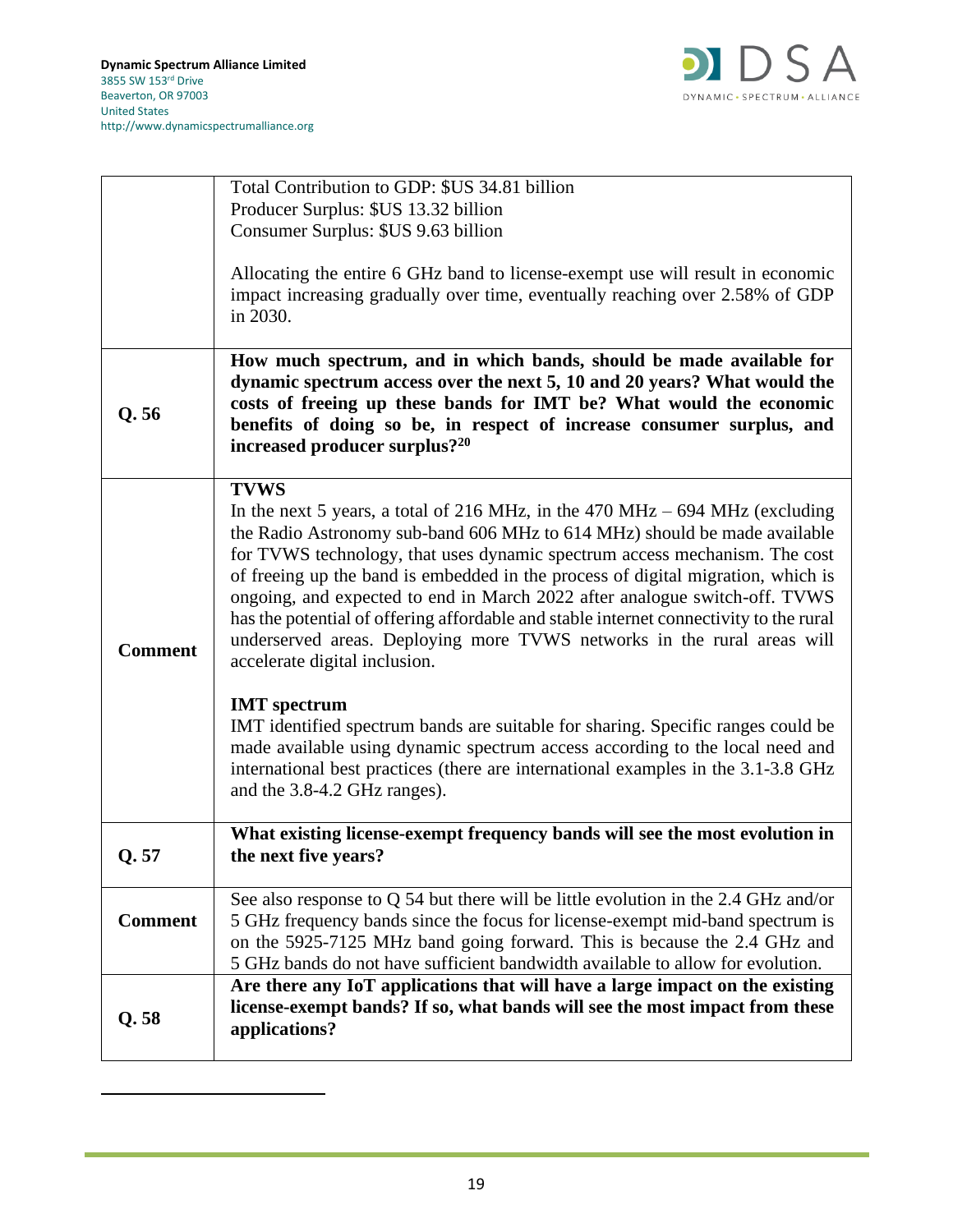

| <b>Comment</b> | According to the TAS 6 GHz Economic Impact Study for South Africa, the<br>availability of the 6 GHz band for license-exempt use to deploy Wi-Fi networks<br>in South Africa will see a wide deployment of IoT applications in the country,<br>cumulatively resulting in a \$US 8.28 billion contribution to GDP by 2030, and a<br>producer surplus of \$US 3.68 billion over the same period.                                                                                                                                                                                                                                                                                                                                                                                                                                                                                                                                                                                                                                                                                                              |
|----------------|------------------------------------------------------------------------------------------------------------------------------------------------------------------------------------------------------------------------------------------------------------------------------------------------------------------------------------------------------------------------------------------------------------------------------------------------------------------------------------------------------------------------------------------------------------------------------------------------------------------------------------------------------------------------------------------------------------------------------------------------------------------------------------------------------------------------------------------------------------------------------------------------------------------------------------------------------------------------------------------------------------------------------------------------------------------------------------------------------------|
| Q.59           | Will the trend for offering carrier-grade or managed Wi-Fi services continue<br>to increase over the next five years? If so, will this impact congestion in Wi-<br>Fi bands and which bands would be most affected?                                                                                                                                                                                                                                                                                                                                                                                                                                                                                                                                                                                                                                                                                                                                                                                                                                                                                        |
| <b>Comment</b> | As the need to accelerate digital inclusion grows, Wi-Fi has been found to be one<br>of the technologies that will help to affordably connect many people to broadband<br>services. Public Wi-Fi hotspots, Wi-Fi in schools, libraries, hospitals and many<br>other application areas are gaining momentum day by day, making Wi-Fi one of<br>the most preferred technologies to help in closing the existing digital divide in<br>many countries, including South Africa. The trend of offering carrier-grade or<br>managed Wi-Fi services is expected to continue growing, with emergence of next<br>generation Wi-Fi technologies such as Wi-Fi6E. Since the 6 GHz band is needed<br>for deployment of Wi-Fi6E, it is expected that this band will be most affected by<br>the future developments and deployments of carrier-grade Wi-Fi services. Due to<br>technologies such as IoT, and M2M communication, this band (6 GHz) is<br>expected to suffer congestion is some years to come (just like the 2.4 GHz and<br>5GHz bands have), creating a need to identify more spectrum for Wi-Fi services. |
| Q.60           | Are there specific frequency bands that will be in higher demand over the<br>next 10 to 20 years and do you expect higher demands for spectrum in these<br>frequency bands in South Africa? Are there any other frequency bands that<br>should be considered for release in the next 10 to 20 years for commercial<br>mobile, fixed, satellite, or licensed-exempt that are not discussed above?<br>Provide motivations for your proposal.                                                                                                                                                                                                                                                                                                                                                                                                                                                                                                                                                                                                                                                                 |
| <b>Comment</b> | The Authority should ensure that there is sufficient amounts of low band, mid<br>band and high band frequencies available for broadband services. This will cater<br>for wide area coverage (low band frequencies below 1 GHz), a mixture of<br>coverage and capacity (mid band frequencies between 1 GHz and around<br>11 GHz), and high-capacity networks (high band frequencies above 11 GHz).<br>Additionally, the 60 GHz band (57-71 GHz) should be considered for license<br>exempt use. If the Authority proceeds to make the 66-71 GHz band available for<br>IMT as proposed in the draft National Radio Frequency Plan (NRFP) 2021, then<br>the DSA recommends that the 57-66 GHz sub-band should be made available for<br>license exempt use in line with ATU-R Recommendation $005-0^{21}$ .                                                                                                                                                                                                                                                                                                    |

<sup>&</sup>lt;sup>21</sup> [https://atuuat.africa/wp-content/uploads/2021/08/En\\_ATU-R-Recommendation-005-0.pd](https://atuuat.africa/wp-content/uploads/2021/08/En_ATU-R-Recommendation-005-0.pd)